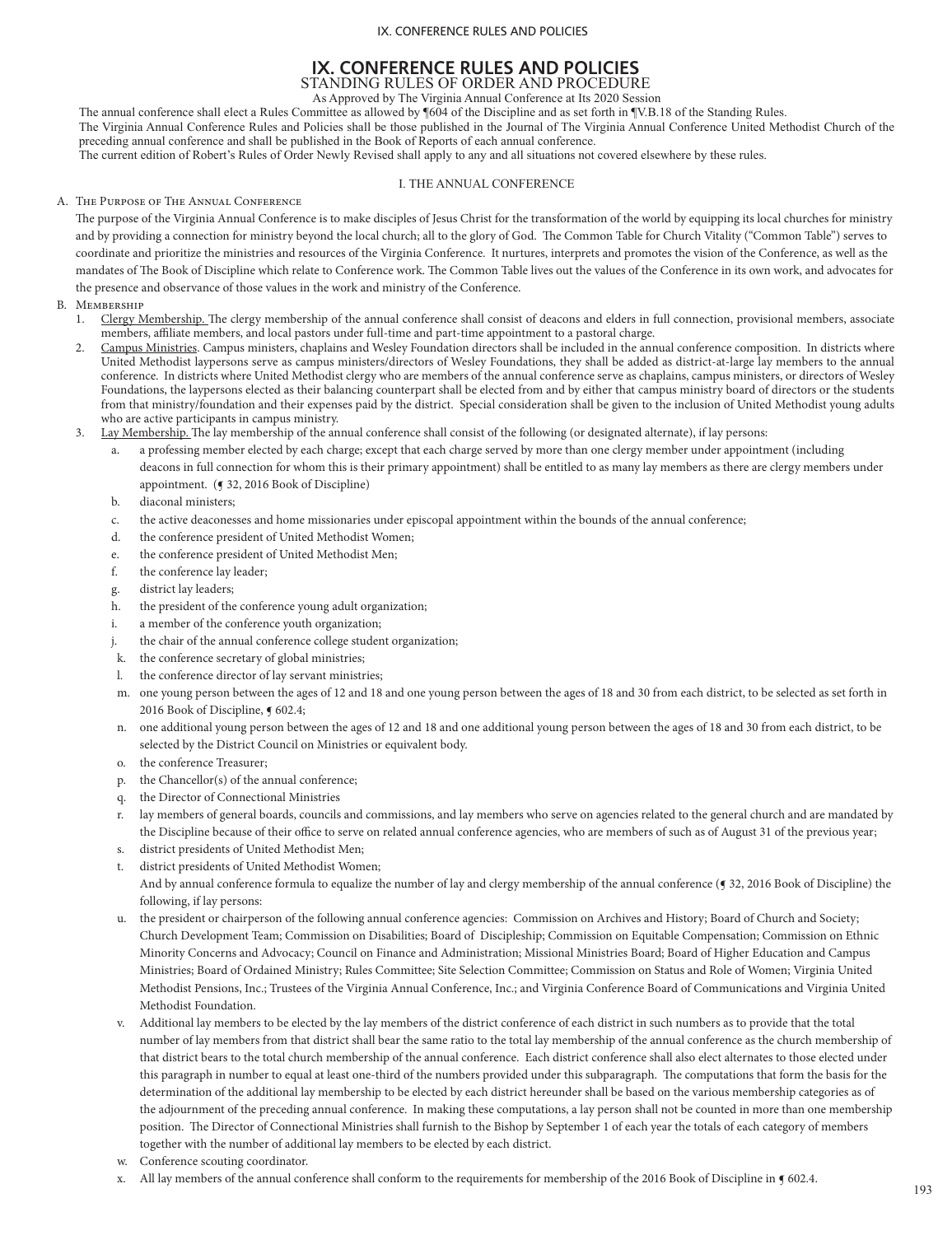- 4. Members of Next Succeeding Annual Conference. By the adoption of Paragraphs 3. d-u, all lay persons holding the positions enumerated in those subparagraphs are elected as lay members of the next succeeding annual conference. In the event of a change in the persons holding a position in I.C.3. between sessions of the annual conference, the person holding the position at the time of the next succeeding annual conference shall be the member of the annual conference.
- 5. Expenses. Unless otherwise covered by a local charge, expenses of attending annual conference shall be born as follows:
- a. By the districts:
	- i. two young persons between the ages of 12 and 18;
	- ii. two young persons between the ages of 18 and 30;
	- iii. the district lay leaders;
	- iv. the district president of the United Methodist Men;
	- v. the district president of the United Methodist Women;
	- vi. additional district members at large;
- b. By the annual conference:
	- i. the Director of Connectional Ministries
	- ii. the Conference Director of Lay Servant Ministries;
	- iii. the president of the conference young adult organization;
	- iv. a member of the conference youth organization;
	- v. the conference Treasurer;
	- vi. the conference Chancellor(s);

vii. lay members of general boards, councils and commissions, and lay members who serve on agencies related to the general church and are mandated by the Discipline because of their office to serve on related annual conference agencies, who are members of such as of August 31 of the previous year;

- viii. the chair of the annual conference college student organization;
- ix. the conference scouting coordinator
- c. By annual conference boards or agencies:
	- i. the Conference Lay Leader
	- ii. the conference president of the United Methodist Men;
	- iii. the conference president of the United Methodist Women;
	- iv. the Conference Secretary of Global Ministries

v. the president or chairperson, of the following annual conference agencies: Commission on Archives and History; Board of Church and Society; Church Development Team; Commission on Disabilities; Board of Discipleship, Commission on Equitable Compensation; Commission on Ethnic Minority Concerns and Advocacy; Council on Finance and Administration; United Methodist Foundation; Missional Ministries Board; Board of Higher Education and Campus Ministries; Board of Ordained Ministry; Rules Committee; Site Selection Committee; Commission on Status and Role of Women; Virginia United Methodist Pensions; Inc., Trustees of the Virginia Annual Conference, Inc.; and Virginia Conference Board of Communications.

- 6. Right to Floor and Right to Vote. With the exception of provisional members, associate members, and local pastors serving full-time and part-time appointments, those members of the conference listed in  $\P$ .C.1.,2., and 3. shall be full members of the conference with the right to the floor and the right to vote. Provisional members, associate members, and local pastors serving full-time and part-time appointments have the right to the floor and the right to vote on all matters except the following:
	- a. Constitutional amendments.
	- b. Matters of ordination, character and conference relations of clergy. These shall be the sole responsibility of clergy members in full connection. For the election of delegates to the General and the Jurisdictional conference the following clergy are eligible to vote:
	- a. Active and retired members (elders and deacons)
	- b. Active and retired provisional members
	- c. Active and retired associate members
	- d. Part-time and full-time local pastors who have completed the educational requirements and have been under uninterrupted appointment for two years (2016 Book of Discipline ¶316.6).
	- e. Retired local pastors (including those under appointment) are NOT eligible to vote for the election of delegates (2016 Book of Discipline  $\P$  320.5).
	- Roll of Conference. The roll of the conference shall be the official registration signed by the members of the conference.

8. Privilege of Floor Without Vote. The following shall be seated in the annual conference and shall be given the privilege of the floor without vote: official representatives from other denominations, especially from member churches of Churches Uniting In Christ, invited by the annual conference; missionaries regularly assigned by the General Board of Global Ministries and serving within the bounds of the annual conference; lay missionaries regularly appointed by the General Board of Global Ministries in nations other than the United States and certified lay missionaries from nations other than the United States serving within the bounds of the annual conference (quoting 2016 Book of Discipline ¶ 602.9).

## C. Annual Conference Officials

- 1. The Presiding Officer. The resident Bishop of the conference shall preside at all sessions of the conference but shall have the privilege of appointing a presiding officer to preside in his or her stead in the event of illness or temporary absence from the annual conference floor.
- 2. Annual Conference Secretary. The secretary of the annual conference shall be elected quadrennially by the annual conference upon nominations arising from the floor at annual conference following each regular General Conference of The United Methodist Church. In the event a vacancy occurs between sessions of the annual conference, the Bishop, after consultation with the District Superintendents, shall appoint a person to act until the next session.
- 3. Assistant Secretaries. The secretary shall annually nominate a sufficient number of assistant secretaries who shall be elected by the annual conference to handle properly the work of the annual conference.
- 4. Treasurer. The annual conference Treasurer shall be nominated by the Council on Finance and Administration. He or she shall be elected by the annual conference at the first session of the annual conference following the regular General Conference. He or she shall be elected for the quadrennium or until his or her successor has been elected and qualifies. If a vacancy should occur during the quadrennium, the Council on Finance and Administration shall fill the vacancy until the next session of the annual conference.
- 5. Statistician. The annual conference statistician shall be elected by the annual conference on nomination by the Cabinet at the annual conference following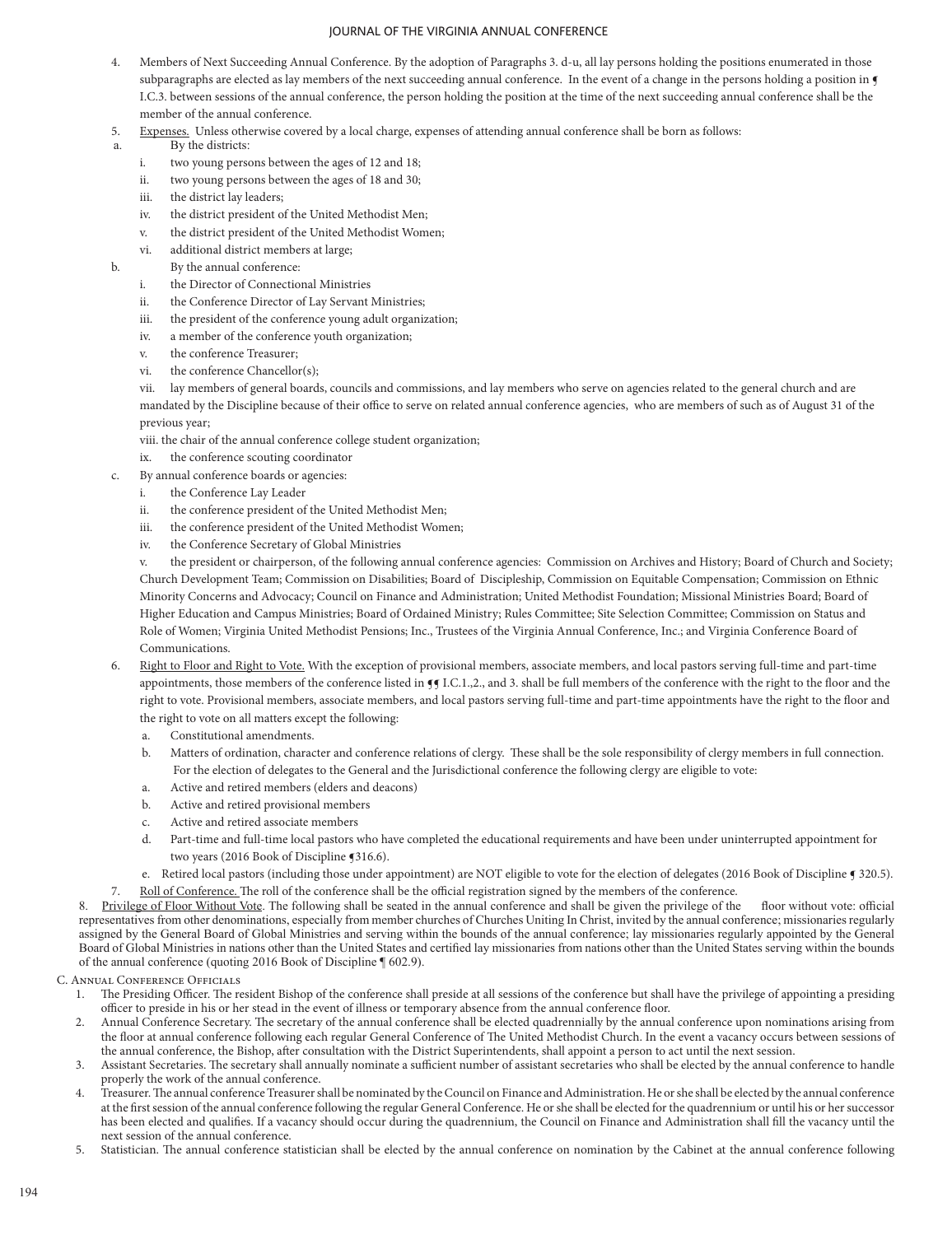each regular General Conference of The United Methodist Church. In the event a vacancy occurs between sessions of the annual conference, the Bishop, after consultation with the District Superintendents, shall appoint a person to act until the next session of the annual conference.

- 6. Assistant Statisticians. The annual conference statistician shall annually nominate a sufficient number of assistant statisticians who shall be elected by the annual conference for the annual conference year.
- 7. Editor of the Annual Conference Journal. The annual conference secretary shall nominate annually the editor of the conference Journal, who shall be elected by the annual conference for the next calendar year. He or she shall be responsible for editing and printing the Journal of the Virginia Annual Conference and shall be amenable to the conference secretary.
- 8. Conference Parliamentarian. The Bishop may appoint a conference parliamentarian whose duty shall be to advise and counsel concerning rules of order and procedure.

D. Nomination and Election of Boards, Councils, Commissions, and Committees

1. The Conference Nominations Team: There shall be a Conference Nominations Team. The team shall meet at least quarterly. The Director of Connectional Ministries and the Conference Lay Leader shall serve as co-chairs. The Conference Nominations Team shall consist of 18 members in addition to the co-chairs. Two members (one clergy, one lay) shall be appointed by the Bishop to ensure appropriate age, ethnic and gender representation on the Conference Nominations Team. The Bishop will make replacement appointments in a manner that continues to ensure appropriate age, ethnic and gender representation and in a manner that maintains the clergy/laity balance on the Conference Nominations Team. Of the remaining 16 members, eight shall be clergy and eight shall be lay. Each district of the Virginia Annual Conference shall be represented. Representatives of the Commission on the Status and Role of Women, the Commission on Disabilities, and the Commission on Ethnic Minority Concerns and Advocacy shall monitor and have voice at these meetings.

All persons shall serve terms of four years, and no person shall serve for more than four consecutive years. As terms of district representatives expire, each District Nominations Facilitation Committee will name one replacement individual to serve on the Conference Nominations Team, clergy to replace lay, lay to replace clergy. In the event that a member moves from the district, resigns, or dies during his/her term, a replacement shall be selected in the manner which was applicable to the departing member, with the replacement only serving until the end of the original term.

 Each District Nominations Facilitation Committee shall designate one of its members as an alternate to its District Representative on the Conference Nominations Team.

- 2. District Nominations Facilitation Committee. There shall be on each district a Nominations Facilitation Committee composed of the District Superintendent as chair; the district lay leader; president of United Methodist Men; president of United Methodist Women; a representative of United Methodist Youth; a college chaplain or a campus minister (applies only to districts with Wesley Foundation or ecumenical campus ministry programs), the district representative to the Conference Nominations Team, plus one to three persons (lay and clergy) elected by the district council on ministries. The committee shall meet on the call of the chair at least twice a year between annual conference and March 1. The committee shall develop and maintain a talent bank of lay and clergy persons from the district who could be qualified nominees for the various boards and agencies of the annual conference. The committee shall prepare a profile on each person nominated and upon having a person nominated to a board or agency of the conference, will provide a copy of that profile, including address and phone number, conference boards or agencies the individual is already serving, and the person's willingness to serve, to the co-chairs of the Conference Nominations Team.
- 3. Information to Be Furnished to Each District Nominations Facilitation Committee. Each board, council, commission and committee of the annual conference shall furnish to the co-chairs of the Conference Nominations Team on a timely basis for the use of the District Nominations Facilitation Committees:
	- a. A summary of its responsibilities and the specific division/committee for which a vacancy exists;
	- b. A list of the gifts and talents desired;
	- c. Length of service expected;
	- d. Demographic information about its current makeup (e.g., number of men, women, ethnic representation, district representation, etc.); and
	- e. Schedule of times and locations of its meetings during the year.
		- It may also suggest names and profiles to the Conference Nominations Team through its co-chairs.
- 4. When Conference Nominations Team Should Make Nominations. The Conference Nominations Team shall annually or quadrennially, as set forth by Disciplinary provision or Virginia Annual Conference Rules and Policies, nominate the membership of the boards, councils, commissions, and committees of the annual conference. Nominees for boards and other agencies shall be published in the Book of Reports.
- 5. Removal Due to Absences. Any member of any board, council, commission or committee who is absent from two meetings of such board, council, commission or committee without excuse, or from three consecutive agency meetings for any reason, shall automatically cease to be a member of such board, council, commission or committee. The secretary of each board, council, commission or committee shall notify the co-chairs of the Conference Nominations Team of vacancies. Any vacancy shall be filled by action of the board, council, commission or committee until the next annual conference session, at which time the annual conference shall fill the vacancy.
- 6. Request at Annual Charge Conferences for Names to be Given to District Nominations Facilitation Committee. At each annual charge conference the elder presiding at the charge conference shall ask if the Lay Leadership Committee has any names to recommend for conference boards, councils, commissions or committees. Such names shall be given to the district Nominations Facilitation Committee.
- 7. Multicultural Inclusiveness. The Conference Nominations Team shall strive to insure multicultural inclusiveness.
- 8. Normal Term Of Service Is Four Years. Unless otherwise specified in these rules or in the Book of Discipline, a person elected to a board, council, commission or committee of the annual conference is elected for a four-year term of service and is eligible for re-election to an additional four-year term. However, if one is first elected to fill an unexpired term of two years or less, that person is eligible for re-election to two full terms. A person completing two consecutive full terms is eligible for re-election to that agency after an interim of one year. In the case of a board or agency with an eight-year term, members elected to fill unexpired terms of three years or less shall be eligible for re-election to one full term of eight years. Program boards and agencies other than the Board of Ordained Ministry may co-opt specific persons for specific projects for short periods of time as consultants, without vote. Any combination of continuous service as either a regular or co-opted member shall count on the eight-year time limit for consecutive service. The term of office of members of conference boards and agencies shall begin with the adjournment of the Annual Conference at which said members are elected and shall extend until their successors are elected.
- Members of general boards or agencies shall be members ex-officio of the corresponding conference board or agency.
- 10. Nomination or Election to Only One Board, Council, Commission, or Standing Committee with Limited Exceptions. No person is eligible for nomination, election, or interim appointment to more than one board, council, commission, or standing committee, except where permitted by the Discipline and/or conference structure.
- 11. District Superintendent Not Eligible to be Chairperson or President of Board, Council, Commission, or Standing Committee. No District Superintendent shall be eligible to serve as a chairperson or president of any board, council, commission, or committee of the annual conference. The Bishop may appoint a representative of the Cabinet to any board, council, commission, or committee which is not program-related of which a member of the Cabinet is not already an elected member. The appointment of District Superintendents to boards, councils, commissions, or committees which are program related shall be made annually.
- 12. Officers of Quadrennially Elected Boards, Councils, Commissions or Committees. Officers of boards, councils, commissions, and committees whose members are required to be elected quadrennially shall be elected by the representative agency at the session of the annual conference at which new members are elected or within ninety days after adjournment. Nominations shall come from a nominating committee appointed by the outgoing president of the agency and/or from the floor. The organizational or first meeting of each agency shall be convened by a person designated by the Bishop.
- 13. Officers of Other Boards, Councils, Commissions and Committees. Officers of other boards, councils, commissions and committees shall be elected by the representative agency at the agency's last regular meeting prior to each annual conference. Nominations shall come from a nominating committee appointed by the outgoing president of the agency and/or from the floor.
- 14. Tellers. For those sessions of the annual conference where there is no election of delegates to General Conference and the jurisdictional conference, the Conference Nominations Team shall appoint a chief teller, who shall be ineligible to serve again for a quadrennium. It shall additionally appoint a team of tellers composed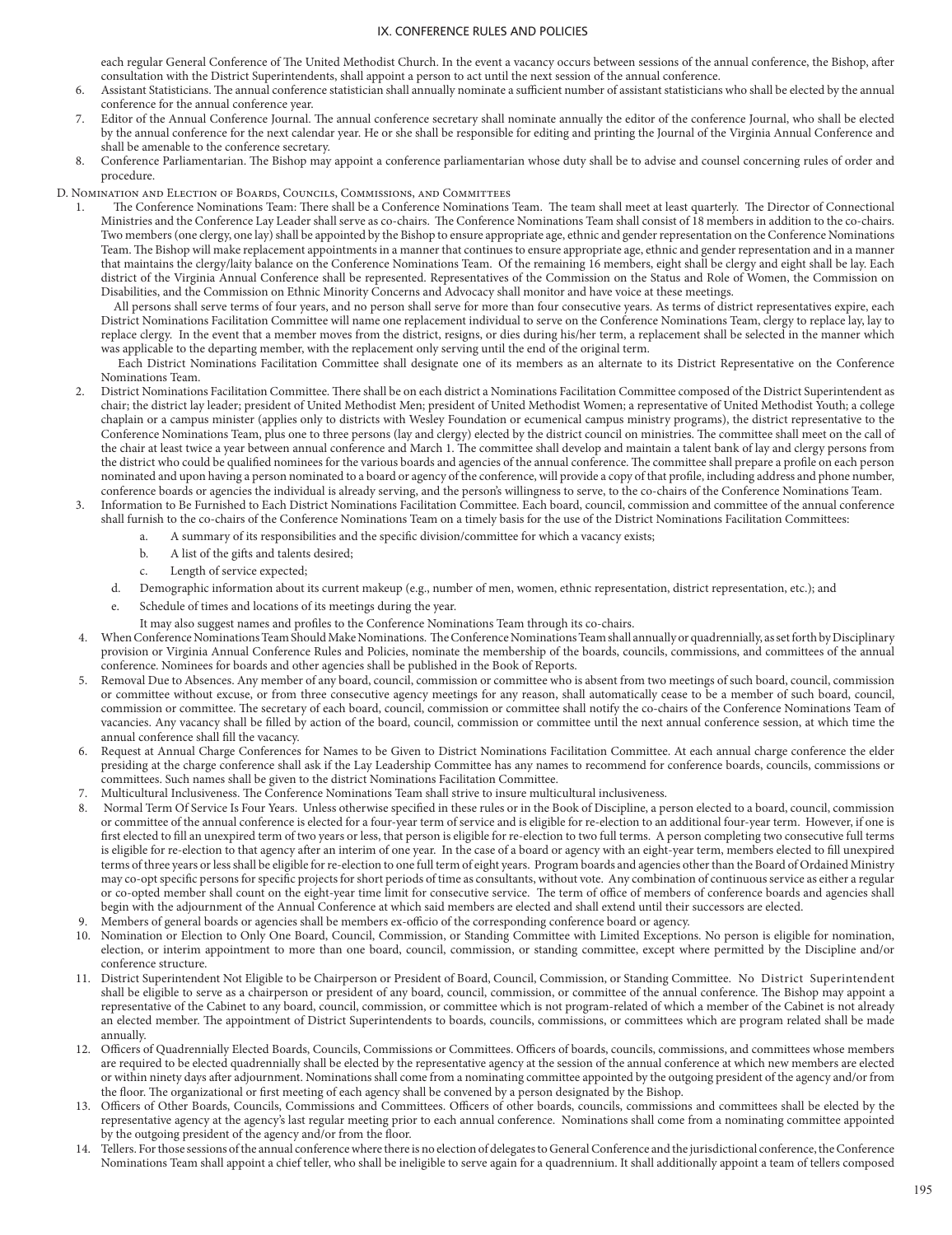of two persons, one clergy and one lay, from each district. Each time a count vote is called for in the annual conference session, the chief teller shall have the tellers ready to count the vote, having previously trained them to accurately and efficiently perform their duties.

### II. REPORTS, PRESENTATIONS, PETITIONS, PROPOSALS AND CONSENT AGENDA

- A. Reports<br>1. Submig
- 1. Submission of Annual Reports and Mailing of Book of Reports. Agencies shall submit annual reports to the designated person before the date set annually by the Common Table for Church Vitality. The Director of Connectional Ministries shall make available the Book of Reports to each clergy and lay member of annual conference at least 30 days before the opening session of annual conference.
- 2. Reporting At Annual Conference. For reports printed in the Book of Reports, verbal introductions shall not exceed five minutes, and there shall be no further reading of recommendations or resolutions, unless requested for clarification or requested by a majority vote of the annual conference. The presiding Bishop shall amend the Annual Conference schedule as needed.
- 3. Amendments to be Submitted in Writing. Persons proposing amendments to any report must submit them in writing to the secretary upon presentation to the annual conference.
- 4. Submission of New Reports, Changes, or Additions to Printed Report. Persons proposing new reports, changes or additions to the printed report of an agency in the Book of Reports must submit them in writing for delivery to members of the annual conference at the opening session, but not to be considered by the annual conference before the morning session of the second day of annual conference.
- 5. Presiding Officer of Agency giving Report has Privilege of Floor, without Vote, for that Report. When the annual conference has before it the report of any agency, or a matter concerning any agency, the presiding officer of that group, if not a member of the conference, shall have the privilege of the floor, without vote, for that report.
- B. Presentations

Requests for inclusion of presentations for the annual conference agenda shall be submitted to the Director of Connectional Ministries by the due date for the publication of the Book of Reports. The author or originating agency must be identified if other than the submitter(s) of the proposal.

C. Petitions

An area designated by the annual conference planning committee shall be determined for receiving signatures for petitions.

D. Proposals

- 1. Proposals Requiring Publication of Materials. Proposed annual conference action that includes publication or dissemination of information shall be referred to the Print Media Committee of Virginia Conference Board of Communications for its consideration and report on the proposed action, including the financial consequences, prior to conference action. The committee may act through its chairperson, the Virginia Conference Director of Communications, or other representatives to make its report and recommendation.
- 2. Proposals Requiring Funding. Proposals or amendments which may require expenditure of funds, which have not been considered by the Council on Finance and Administration (CFA), must be submitted by the conclusion of the afternoon session preceding the concluding day of annual conference. Such proposals of amendments which may require expenditure of funds shall be referred to CFA for its consideration and recommendation prior to final annual conference action.
- 3. Proposals for Consideration as Additions to the Agenda. During the first business session of annual conference, the agenda shall include time to introduce items in addition to the printed agenda. Any such items not referred to conference agencies under the preceding paragraphs shall be referred to the Rules Committee for its consideration and recommendation prior to adjournment of annual conference.

4. Proposals from the Floor. A motion is a formal proposal. Anytime the Annual Conference is in session and there is no business on the floor of the Annual Conference, a proposal from the floor may be made. This proposal will need to be placed in writing and in conjunction with the rules as stated in VII.J.

E. Consent Agenda

Agenda items and reports not requiring action by the Annual Conference other than a vote to receive said items for publication in the Journal shall be placed on a Consent Agenda. For any item or report to be eligible for placement on the Consent Agenda, it must have been distributed in the pre-Conference materials. Determination of items to be placed on the Consent Agenda shall be made annually by the Bishop in consultation with the Consent Agenda Committee. This committee shall be composed of the Conference Secretary, the Conference Lay Leader, the Chair of the Conference Rules Committee, and the Director of Connectional Ministries. An individual item may be removed from the Consent Agenda at the request of no less than 30 members of the annual conference. The process for making that request will be determined by the Consent Agenda Committee, and the deadline for such requests will not be prior to ten minutes after the call to order of the annual conference session. The Consent Agenda will be made available electronically one week prior to the annual conference. When an individual item has been removed from the Consent Agenda, it shall be placed into the regular agenda.

### III. ELECTION OF DELEGATES TO GENERAL CONFERENCE AND THE JURISDICTIONAL CONFERENCE

A. An Inclusive Church

We are an inclusive church. We desire to have a delegation that will capably represent the annual conference. The delegation should be representative of the annual conference considering such factors as sex, age, race, disability, ethnic background, economic conditions and geographical locations.

- B. Election Procedures
- Clergy and lay delegates to General Conference and the jurisdictional conference shall be elected in a fair and open process at the session of the annual conference held not more than two years preceding the session of General Conference.
- 1. Special Sessions. Clergy and lay delegates elected to the preceding General Conference and the jurisdictional conference shall be the delegates to special sessions of the respective conferences.
- 2. Number of Delegates. The number of clergy and lay delegates to the General Conference and the jurisdictional conference shall be that number of delegates to such conferences respectively as furnished by the secretary of the General Conference.
- 3. Election of General Conference and jurisdictional conference Delegates. The number of General Conference delegates authorized by the secretary of the General Conference shall be first elected, followed by balloting on the authorized number of the jurisdictional conference delegates who shall be reserves to General Conference in the order of their election. After the authorized numbers of the jurisdictional conference delegates have been elected, 10 clergy and 10 lay reserve delegates to the jurisdictional conference shall be elected on a single ballot with the 10 persons receiving the greatest number of votes in each category being elected in the order of the number of votes received.
- 4. Speeches/Printed Materials. No speeches may be made or printed materials distributed at the site of the Annual Conference on behalf of any nominee.
- 5. Nominee Participation. Nothing herein shall prevent any nominee from
	- a. appearing at the podium or floor microphone for the purpose of conducting Conference business.
	- b. fully participating in activities of the Conference including the debate over budgets or proposals pending before the Conference. This shall include the right to bring petitions or amendments to the Conference and encourage votes for or against the same.
	- c. conducting one-on-one conversations about the election of delegates to the General Conference and the jurisdictional conference including how that nominee proposes to represent the Conference at such events. Nominees are reminded to respect the need of the Conference to conduct business and
		- are asked to take such conversations off the floor of the Conference.
- C. Clergy Nominations
	- 1. Eligibility
		- a. To be nominated. All clergy members in full connection and those who are recommended by the Board of Ordained Ministry to full membership in the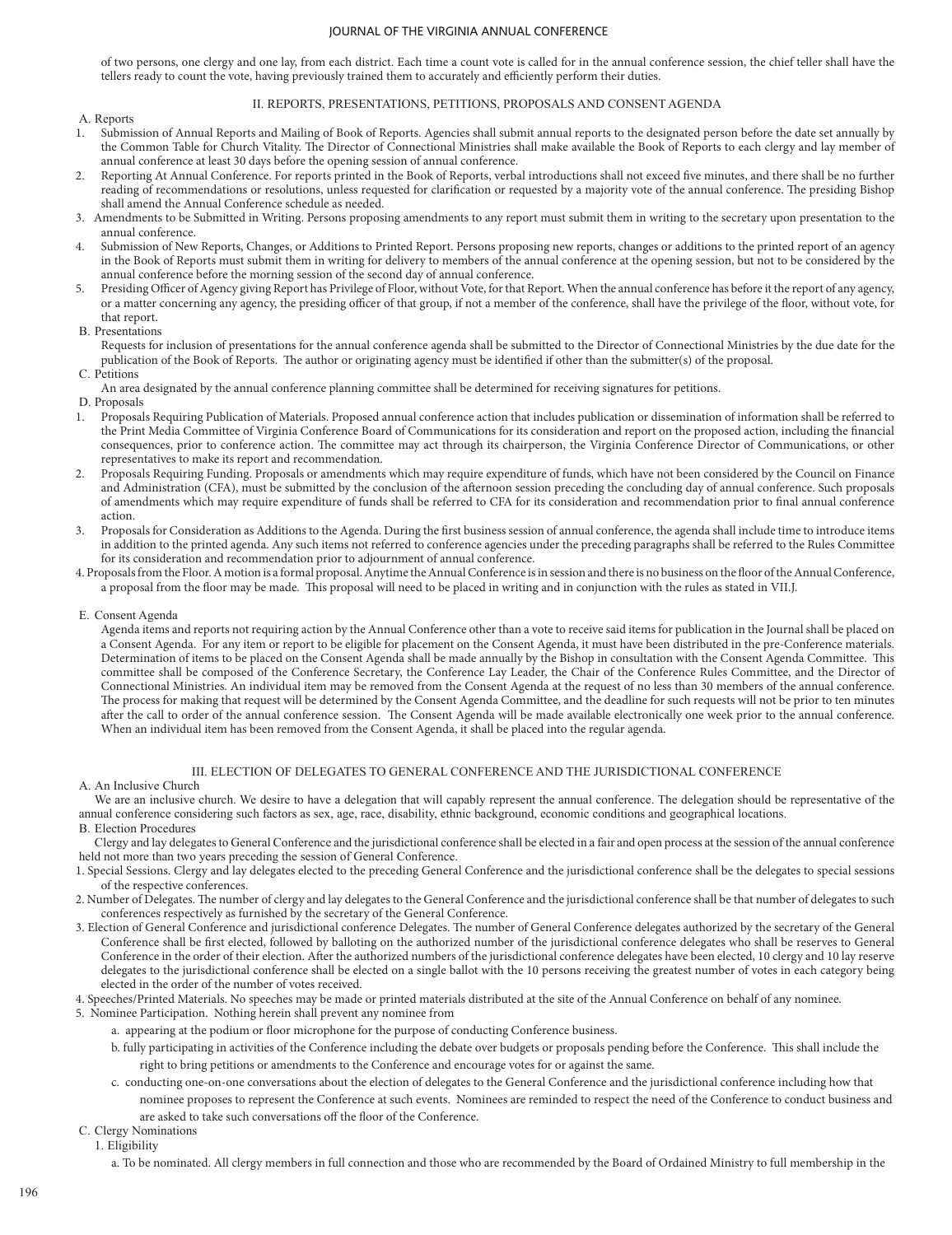connection are eligible to be nominated (2016 Book of Discipline ¶35), except as provided in 2016 Book of Discipline ¶354.8.

b. To vote

- i. The following clergy are eligible to vote:
- a) Active and retired members (elders and deacons)
- b) Active and retired provisional members
- c) Active and retired associate members
- d) Part time and full time local pastors who

Part-time and full-time local pastors who have completed the educational requirements and have been under uninterrupted appointment for two years (2016 Book of Discipline ¶316.6)

ii. Retired local pastors (including those under appointment) are NOT eligible to vote (2016 Book of Discipline, ¶320.5).

2. Nomination Process.

a. All eligible clergy have the opportunity to serve as delegates to General Conference and jurisdictional conference. Clergy persons desiring nomination/ election as delegates to General and jurisdictional must follow the process outlined below. No exceptions to the process, including deadline dates, will be granted except as mandated by changes in The Book of Discipline of The United Methodist Church and/or the Annual Conference in changing these rules.

Those who consent to or desire nomination are asked to commit to the following expectations:

- 1) Pray for God's guidance in decision-making;
- 2) Commit the time needed to read and study the issues;

3) Attend the meetings of the Virginia Conference delegations;

4) Attend both General Conference and jurisdictional conference.

- Each clergy nomination shall be submitted on a clergy nomination form. Clergy nomination forms will be posted on the conference web site in January preceding the Annual Conference session of delegate elections. The form shall include the names one clergy who is eligible to vote who is making the nomination. Alternatively, any clergy who desires nomination must complete a clergy nomination form. All nominations shall include the nominee's name, picture not to exceed 1 1/2" by 2 1/2" unless nominated from the floor of the Annual Conference, address, phone number, e-mail address if available, church, district, and should include a personal statement no to exceed 150 words in which may be indicated the nominee's experience, qualifications, and reasons for wanting to serve. There shall be a box to be checked stating: "Nominee is aware of nomination and agrees to serve if elected.", and a line for the signature of the nominee. The completed nomination form or facsimile thereof must be returned to the Director of Connectional Ministries no later than March 1 preceding the Annual Conference session of delegate elections. The deadline is non-negotiable.
- b. Clergy Nominations from the Floor. After the convening of the Annual Conference session, prior to entering block voting, the presiding Bishop will ask for any nominations from the floor. Any nominations made from the floor must be made by eligible clergy (III.C.1.b.i) and the nominee must be present to accept or decline the nomination. Nominations from the floor shall be closed by the presiding Bishop.
- c. Clergy Nomination Review Committee. The committee shall be composed of two persons appointed by the bishop plus one clergy member of the Rules Committee designated by that committee. The Director of Clergy Excellence shall serve as an ex-officio member. The committee shall review and compile all nomination forms alphabetically according to the last name of the nominee. This clergy nomination booklet will be available on the conference web site. Printed copies will be available at cost from the office of the Director of Connectional Ministries. An alphabetical listing will be included in the clergy Book of Reports packet. This committee will also be responsible for reviewing and validating any nominations made from the floor of the Annual Conference..
- D. Lay Nominations
- 1. Lay Nominations from Districts. Nominations for lay delegates to General Conference and the jurisdictional conference shall be made by the lay members of the district conference of each district from names submitted by the District Council on Ministries and/or from names of all persons given by any member of The United Methodist Churches of the district to the District Superintendent. These names shall be submitted by the superintendent to the District Conference. Additional nominations at the district conference may be made from the floor, provided that no nomination may be made without the agreement of the nominee to serve if elected. In the event of a tie for the final nominee(s), the nominee(s) shall be selected by lot.
	- Each district may nominate up to one person for each 2,000 members of The United Methodist Church or major fraction thereof in that district, based upon figures reported at the preceding annual conference. District nominees need not be from the district which nominates them.
- 2. Agency Nominations. The lay members of the following agencies of the annual conference may also nominate one additional lay delegate: Board of Church and Society; Commission on Disabilities; Board of Discipleship; Commission on Ethnic Minority Concerns and Advocacy; Council on Finance and Administration; Missional Ministries Board; Board of Higher Education and Campus Ministries; Board of Laity; Commission on the Status and Role of Women; United Methodist Men; United Methodist Women; Virginia Conference Board of Communications; and Virginia United Methodist Pensions, Inc. In addition to the aforementioned nominees, the Conference Council on Youth Ministries, and the Virginia United Methodist Student Movement each may nominate one delegate.
- 3. Church Membership. All nominees shall have been professing members of The United Methodist Church for at least two years preceding their nomination and must be members of churches in the Virginia Annual Conference and shall have been active participants in The United Methodist Church for at least four years preceding their election. They also must be active members within The United Methodist Church at the time of holding General Conference and jurisdictional conference. The four-year participation and two-year membership requirements may be waived for young persons under twenty-five years of age. Such persons must be members of The United Methodist Church and active participants at the time of election.
- 4. Nomination Forms. All nominations shall include the nominee's name, picture not to exceed 1½" x 2½" (unless nominated from, the floor of the Annual Conference), address, phone number, e-mail address if available, church, district, and should include a personal statement not to exceed 150 words in which the nominee may indicate his or her experience, qualifications and reasons for wanting to serve. There shall be a box to be checked stating: "Nominee is aware of nomination and agrees to serve if elected.", and a line for the signature of the nominee. The nominations shall be on a form or facsimile thereof furnished by the Director of Connectional Ministries. It is recommended that the nomination forms for persons to be voted upon by the district conference be circulated to the members of the district conference in advance of the district conference at which voting is to take place.
- 5. Lay Nominations from the Floor. After the convening of the Annual Conference session, prior to entering block voting, the presiding Bishop will ask for any nominations from the floor. Any nominations made from the floor must be made by lay members of the Annual Conference (I.B.3) and the nominee must be present to accept or decline the nomination. Nominations from the floor shall be closed by the presiding Bishop.
- 6. Conference committee on lay delegate nominations
	- a. Membership. The committee shall be composed of two persons appointed by the Bishop plus one member of the Rules Committee designated by that committee.
	- b. Function. Each District Superintendent shall by January 15 of the year of election submit to this committee in care of the Director of Connectional Ministries completed forms for all nominees from the district. The committee shall then forward a list of all nominees to the agencies named in ¶ III.D.2. Each agency of the annual conference shall be responsible for forwarding to the committee any completed nomination form no later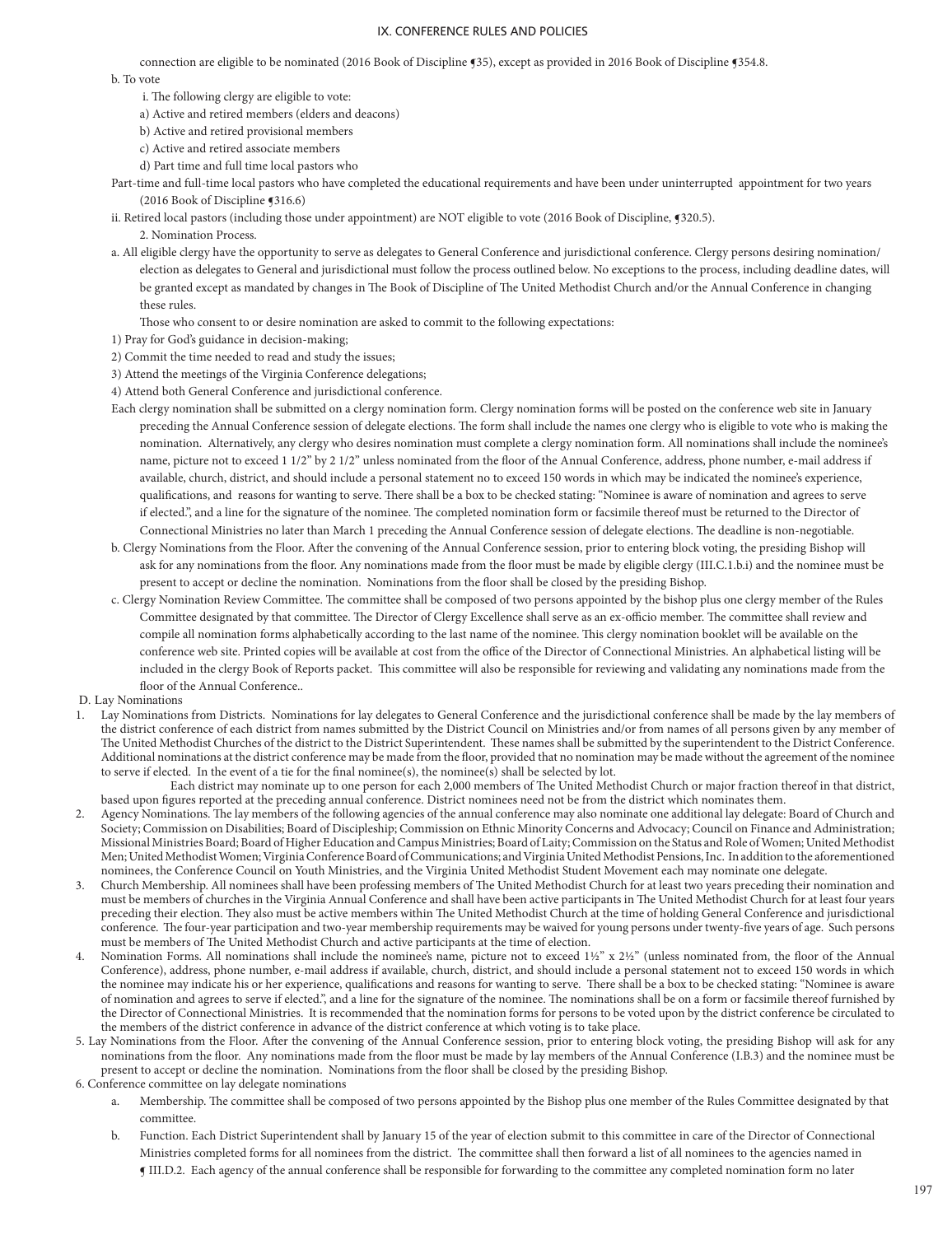than March 1. The committee shall review and compile all nomination forms alphabetically according to the last name of the nominee. This lay nomination booklet will be made available on the conference website. Printed copies will be available at cost from the office of the Director of Connectional Ministries. An alphabetical listing will be included in the Book of Reports. This committee will also be responsible for reviewing and validating any nomination forms made from the floor of the Annual Conference.

- List of Nominees. The lay nominees shall be those persons named on the nomination forms and nominated from the floor.
- E. Balloting Procedures
- Separate Voting Areas. Following the convening of Annual Conference, clergy and laity will separate to elect General and jurisdictional delegates and alternates, allowing five (5) hours to complete the process.
- 2. Ballots Shall Be Counted Electronically. The Rules Committee shall determine the electronic equipment and procedures to be used and shall do so in consultation with the chief lay and clergy tellers.
- 3. Valid Ballots. To be valid, a ballot:
	- (a) must be cast on the ballot bearing the number designated by the presiding officer for that particular ballot; and
	- (b) must be voted for the number of delegates and/or alternates to be elected on that ballot, no more and no less.
- 4. Voting Area. The presiding officer shall designate the areas of the Lay and Clergy Sessions where members shall be seated during balloting. Ballots shall be cast from only those present and seated within the voting areas of the annual conference and displaying the proper credentials.
- 5. Ballot Reporting. After a ballot has been counted, the chief teller, either clergy or lay, shall furnish a written report to the Bishop which shall contain (a) number of ballots cast; (b) number of invalid ballots; (c) number of ballots counted; (d) number of ballots necessary to elect; and (e) list of names of persons voted for, including the number of votes received by each, beginning with the largest number of votes.
- 6. Conditions for a Revote. After the ballots have been counted and reported, if the number of collective invalid ballots exceeds 15%, the Bishop shall declare the prior ballot invalid and shall order a revote.
- 7. Majority Required for Election. On every ballot, a majority of the valid votes cast shall be necessary for the election of a delegate, except on the ballot to elect reserve delegates to the jurisdictional conference.
- 8. Reading or Distributing Names. On the first ballot for General Conference, the presiding officer shall read or display all names receiving votes with the number of votes cast for each. After the first ballot, the 25 nominees receiving the highest number of votes shall be read or displayed, according to the highest number of votes received. In the event of a tie between two or more nominees for the last available position on the General or jurisdictional delegation, a run-off election will be ordered by the bishop to select the person to fill that position. Only the names of those in the run-off are open for votes. The names will be read in order of their election. The person with the highest number of votes cast will be seated with the appropriate delegation.
- When all General Conference delegates have been elected, the same procedure shall be followed for jurisdictional conference delegates.
- 9. Handling of Ballots after Counting and Recording. Upon completion of the counting and recording of a ballot, the chief teller shall seal the ballot results and deliver them to the annual conference secretary. The annual conference secretary shall retain all ballot results until the adjournment of the annual conference after which they shall be destroyed.
- F. Tellers
- 1. Appointment of Chief Tellers, Assistant Chief Tellers, and Tellers. The Conference Nominations Team shall appoint a chief teller and an assistant chief teller for the clergy tellers and a chief teller and an assistant chief teller for the lay tellers. The chief tellers shall not be eligible to serve in the year of the next election of delegates to General Conference and jurisdictional conference. The Conference Nominations Team shall additionally appoint four (4) clergy and four (4) lay members of the annual conference from each district to form a pool of tellers from which as many teams shall be formed as the chief tellers deem advisable. One member of each team shall be designated as the captain for that team.
- 2. Expenses for Balloting. All expenses incident to the balloting for and election of delegates to General Conference and the jurisdictional conference shall be borne by the annual conference.
- G. Expenses of Clergy and Lay Alternates

The expenses of two clergy and two lay alternates to General Conference and to the jurisdictional conference shall be borne by the annual conference. Such expense allowances shall not exceed the expense allowances, per diem and travel, as are paid to the regular delegates.

H. Delegates Under the Age of 18

When a General Conference or jurisdictional conference delegate will be under the age of 18 at the time of General Conference and/or jurisdictional conference, the Virginia Conference Child Protection Policy will be observed for this person. The leader of the General Conference Delegation will be responsible for implementation of the Child Protection Policy.

### IV. NOMINATIONS FOR EPISCOPAL ELECTION

At the annual conference immediately preceding the jurisdictional conference, nominations for the office of Bishop may be made by submitting the name of an elder and a biographical sketch of not more than 100 words to the secretary of the conference signed by not fewer than 50 members of the annual conference. To be eligible for nomination the person must not have attained his or her 68th birthday prior to the first day of the month in which the jurisdictional conference is held. Nominations shall cease at the close of the afternoon session of the first day of the annual conference.

 The conference secretary shall cause copies of each sketch to be prepared and distributed to the members of the annual conference. Ballots shall be prepared containing the name of each nominee and, beside each name, a square followed by the word "yes." The ballots shall be distributed to the members of the annual conference immediately before they are to be cast. A member of the annual conference may vote for one or more nominees, but not more than the number of episcopal vacancies to be filled, or may choose not to vote for any of the nominees. To be nominated to the jurisdictional conference, a nominee must receive an affirmative vote of not less than 60 percent of the total ballots cast.

## V. ANNUAL CONFERENCE PROGRAM BOARDS AND AGENCIES

A. Annual Conference Program Boards and Agencies

The following are defined as program boards and agencies: The Board of Church and Society, the Church Development Team, the Board of Discipleship, the Missional Ministries Board, the Board of Higher Education and Campus Ministries, and the Board of Laity. Each board and agency shall meet at least annually.

- 1. Membership. All program board and agency members shall be elected for a four-year term by the annual conference. So far as possible, board membership shall be composed of an equal number of clergy and laity. No elected member may serve more than eight consecutive years except as authorized by the Discipline or in ¶ I.E.8 of the Virginia Annual Conference Rules and Policies. The bishop shall annually appoint for one year terms at least one District Superintendent to each board, agency or commission. Except for the Board of Ordained Ministry, the presiding bishop and the Director of Connectional Ministries are members of all boards, agencies and commissions with vote unless otherwise provided for by the Book of Discipline.
- 2. Organization. The boards shall organize in the several divisions or equivalent structure listed below to carry out their respective functions. Each member of a board shall serve on one division or equivalent structure. There shall be an executive committee of each board whose duties and responsibilities shall be determined by the board. A board may develop such additional structure, including the election of division members-at-large, as it deems necessary to discharge its assigned responsibilities, provided, however, that where additional funding is required for such structure, prior approval of the Common Table for Church Vitality shall be obtained by the board. Division members-at-large are not members of the board.
- 3. Function. The conference boards will provide consultative services and resources to the local church, the District Councils on Ministries, the annual conference and the Common Table for Church Vitality. Each board will make program recommendations to the Common Table for Church Vitality, will be responsible for the essential functions of the area of concern assigned by the Common Table for Church Vitality, or by the Book of Discipline, and will be related to the objectives and scope of work set forth by its General Board. Each board is amenable to the Common Table for Church Vitality.

Responsibilities.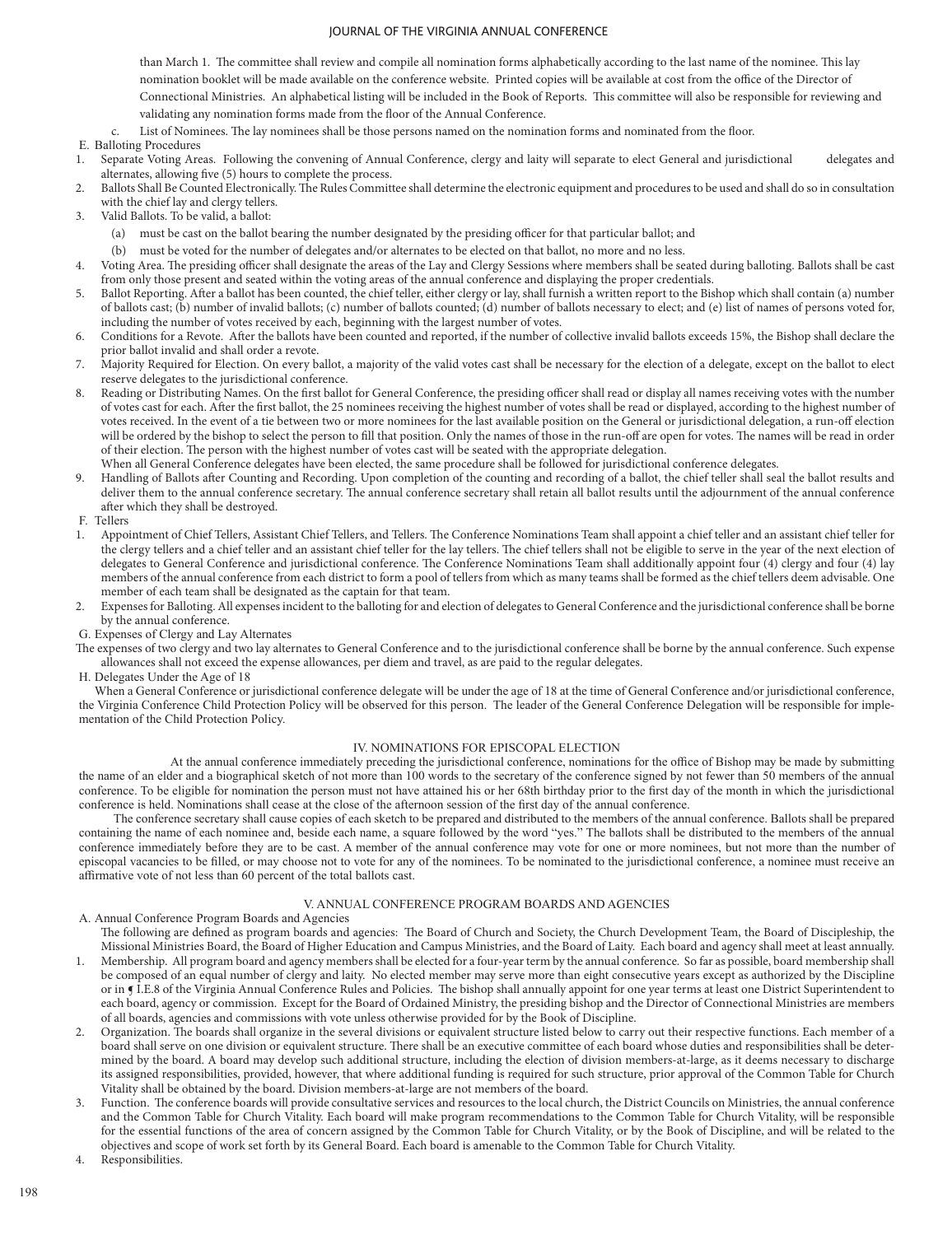- a. Church and Society. The Board of Church and Society, in cooperation with the General Board of Church and Society and the Common Table for Church Vitality, shall develop programs on Christian social concern within the bounds of the annual conference. To discharge its responsibilities it shall divide its membership into committees, which so far as practical shall be patterned after the divisions of the General Board of Church and Society. The total membership shall be 20 (10 lay and 10 clergy).
- b. Church Development Team. There shall be a Church Development Team dedicated to working on strategies for and implementation of church development and new faith communities in the annual conference. This team/board will consist of a minimum of 12 and up to 16 persons: six nominated by the bishop and Cabinet, six nominated by the Conference Nominations Team, and up to four additional persons who may be co-opted by the team for expertise and diversity. The membership of this team will be placed in four classes to ensure continuity. The team is amenable to the Common Table for Church Vitality.
- c. Discipleship. The Board of Discipleship in cooperation with the General Board of Discipleship and the Common Table for Church Vitality shall create partnerships by providing a network of experience, knowledge and coaching through intentional connection to enhance or create effective disciple making processes. These partnerships are created by: (1) coaching at local levels and pulling in identified district and conference resources as needed, (2) training at district or regional levels, (3) drawing on best practices gathered locally, jurisdictionally, nationally and globally, (4) connecting mentor/ resource churches with those who request assistance and information, (5) organizing in regional teams, and (6) raising vision, visibility and possibility during Annual Conference sessions and inviting people to connect with a congregational coach. The Board of Discipleship shall consist of a directing board to set the vision for disciple-making ministries in the annual conference and to support research on best practices, gathered and distributed by a Conference Awareness Team at events and through all other forms of communication.

 The Directing Board will consist of the following eight (8) members: three officers (chair, vice-chair, and secretary) to be elected by the Annual Conference, the chair of the Disciple Resource Team, and four (4) Regional Network Leads. In addition, the Bishops' Foundation will be represented by one person with voice but no vote. The Directing Board will select individuals to serve as leads of the Regional Network Teams. The Regional Network Leads will be ex-officio members of the Directing Board with voice and vote.

 The Disciple Resource Team will consist of eight (8) members, Four classes of two, one laity and one clergy per class. Members of the Disciple Resource Team will be nominated from the Conference Nominations Team (CLDDT) and elected by the Annual Conference.

 Members of the Regional Network Teams will be selected by the Regional Network Leads, in consultation with the Directing Board, based upon best practices research.

 Each age-level council will meet at least annually as the conference council for the respective ministry areas (with additional members as required by conference Rules and the Book of Discipline, if any) for: (a) sharing of the best practices in their regions, (b) training which will enhance their service to the faith communities within each region, (c) coordinating of conference programs and initiatives as appropriate, and (d) serving as resources to the Regional Network Teams.

 The Youth Council and Young Adult Council (ages 18 – 35) will consist of members as mandated in the appropriate sections of The Book of Discipline.

 The Youth Council shall have one youth representative (grade 7 – 12) elected by each District Youth Council or equivalent. Six adults shall be elected to the Youth Council: three adults elected by the Youth Council or equivalent and three elected by the Annual Conference.

The Young Adult Council shall have three additional young adult members at-large elected by the Annual Conference.

The Older Adult Council shall have six members elected by the Annual Conference.

- d. Missional Ministries. The Missional Ministries Board in cooperation with the General Board of Global Ministries and the Common Table for Church Vitality shall develop programs to assist districts and local churches to carry out all phases of the work of the church in mission and of church extension within the annual conference. The Conference Director of Justice and Missional Excellence shall serve as the Conference Secretary of Global Ministries (CSGM), fulfilling the responsibilities outlined in  $\P$  633.3 of the 2016 Book of Discipline. To discharge its responsibilities it shall divide into two (2) mission teams: (1) Missional Discipleship and Engagement and (2) Missional Connection. The position of Conference Coordinator of Christian Unity and Interreligious Concerns (CUIC) shall be appointed by the Bishop and shall be an ex-officio member of the Mission Connection Team of the Conference Missional Ministries Board, as outlined in  $\int$  633.2 of the 2016 Book of Discipline.
- The membership of the board shall be 20, with 6 or 4 persons (one-half lay and one-half clergy) elected each year to replace outgoing classes. e. Higher Education and Campus Ministries. The Board of Higher Education and Campus Ministries in cooperation with the General Board of Higher Education and Campus Ministries and the Common Table for Church Vitality, shall develop programs to provide for higher education and ministry objectives as set forth in  $\P$  1405 of the 2016 Book of Discipline, and to perform the responsibilities in regard to education and professional campus ministries as set forth in ¶ 634 of the 2016 Book of Discipline.

Membership: With an effort to maintain a balance of clergy and laity, the Board of Higher Education and Campus Ministries shall have 12 Conference elected members (placed in four classes): a current campus minister, a current Campus Ministry Local Board Chairperson, a current local church pastor with passion for campus ministry, a current United Methodist College or University President, a young adult/student, a member with expertise in property management, and six general members (with a preference for expertise in executive leadership, finance, communication, and marketing). The member who has expertise in the area of property management shall also serve as the chairperson of the Conference Board of Property Managers of the Wesley Foundation, Inc. Ex officio members shall be: the Director of Connectional Ministries, a Liaison District Superintendent (liaison between the BHECM and the Cabinet), an additional District Superintendent, the Conference Treasurer, and any Virginia Conference member to the General Board of Higher Education and Campus Ministries. The related conference staff person (the Director of Ministries with Young People) and the Director of the Association of Educational Institutions (AEI) will serve as members with voice but no vote. The term for chairperson shall be four years and terms for members shall also be four years and follow section I.E.8 of the Conference Rules and Policies. Nominations and election of the chairperson shall follow section I.E.11 of the Conference Rules and Policies. The Executive Committee of the BHECM shall consist of the chairperson, the Liaison District Superintendent, the current campus minister, the member with expertise in property management and three general members.

Organization: The BHECM will meet a minimum of every other month. The Executive Committee will meet as needed. The BHECM will also be responsible for a minimum of one annual meeting for the following: Effectiveness Training Forums for Local Campus Ministry Boards, Effectiveness Training Forums for Campus Ministers/Chaplains, and Effectiveness Discussion Forums for District Superintendents. The incorporated entities of the board are the Wesley Foundation, Inc., and Francis Asbury Loan Fund, Inc. The conference board of property managers is a sub-group of the Wesley Foundation, Inc. The Executive Committee of the Board shall function as the board of directors of both the Wesley Foundation, Inc., and Francis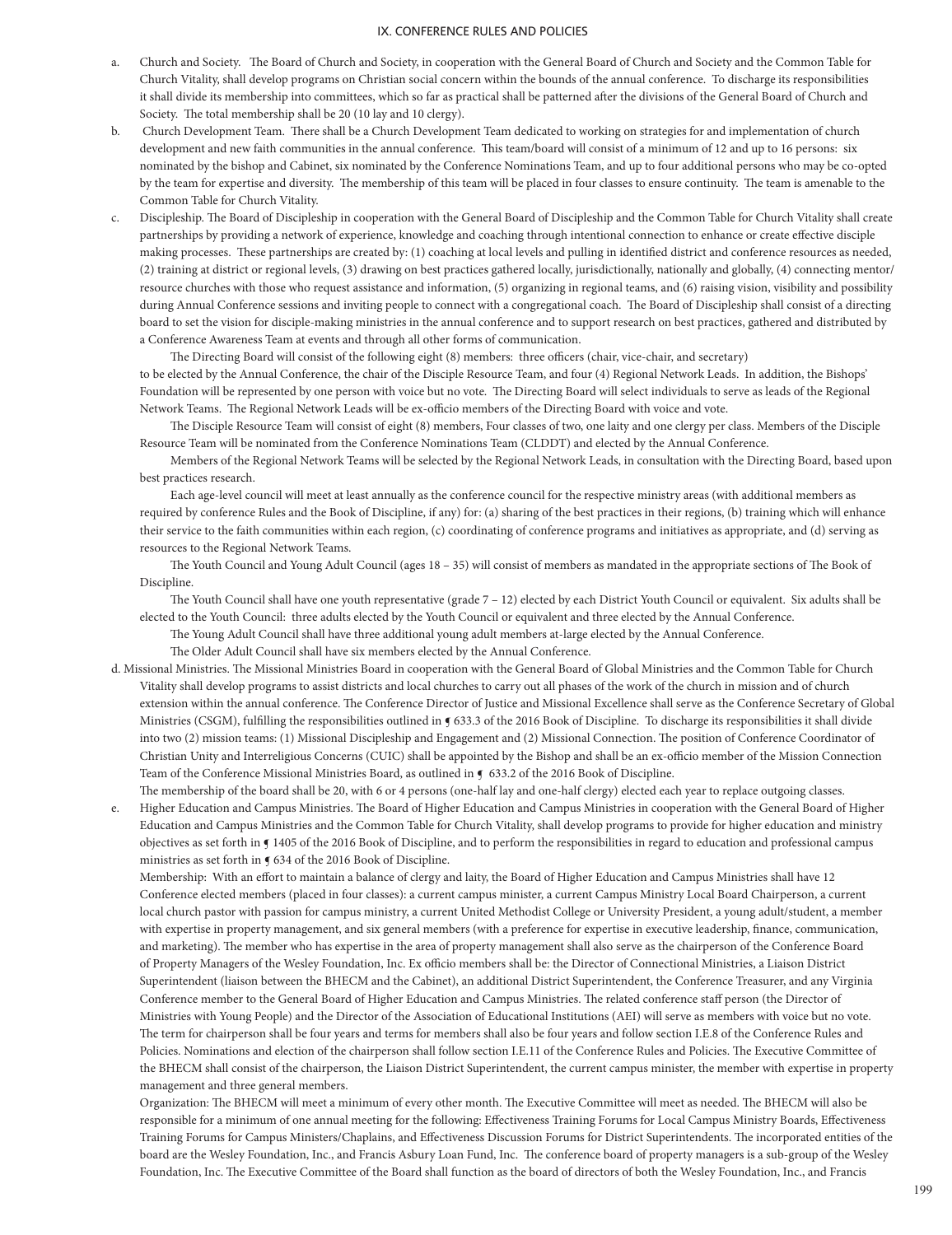Asbury Loan Fund, Inc.

- f. Laity. The Board of Laity shall act as an advocate for the Virginia Annual Conference laity in all forums of the annual conference. The purpose of the Board of Laity is to fulfill the mission of making disciples of Jesus Christ for the transformation of the world; and carry out the vision of the Annual Conference. Membership of the Board of Laity shall be composed of the conference lay leader, four associate conference lay leaders, the Conference Director(s) of Lay Servant Ministries, the presidents of the conference organizations of United Methodist Men and United Methodist Women or their designees, Young People's Representative selected by the Youth or Young Adult Council, district lay leaders, one Connectional Ministries staff representative, one District Superintendent appointed by the Bishop, and the Bishop. No more than three clergy who model excellence in the layclergy partnership for ministry will be appointed by the Executive Committee. The Conference Director of Scouting Ministries is to be appointed by the President and approved by the Board with voice representation. The Board of Laity shall nominate to the annual conference for election a layperson to be the conference lay leader for the ensuing four (4) years. Any person elected to the office of conference lay leader shall not be eligible to serve more than two consecutive terms, or a total of eight (8) years.
- B. Administrative Agencies

The following agencies having administrative responsibilities are grouped together under the general title "Administration" with duties and responsibilities as indicated.

- 1. Archives and History, Commission on. There shall be a Commission on Archives and History and a Virginia Conference Historical Society. The duties and responsibilities of the commission shall be as set forth in the 2016 Book of Discipline (See § 641). Members of the annual conference shall be members of the Virginia Conference Historical Society, which will elect 48 members to the commission who will also serve as the directors of the Virginia Conference Historical Society. The officers of the commission and the society shall be the same.
- 2. Bishops' Foundation. There shall be a Bishops' Foundation whose purpose is to provide funding for leadership development of both lay and clergypersons of the Virginia Conference of The United Methodist Church in the areas of evangelism and preaching in the Wesleyan spirit, and whose Board of Directors shall consist of nine (9) directors nominated by the Cabinet of the Virginia Conference and elected by the Annual Conference: five (5) clergy members and four (4) lay members serving for staggered terms of three (3) years after the initial term of 1, 2, and 3 years. The director of Connectional Ministries of the Virginia Conference or his/her designee will serve as an ex officio member of the Board of Directors.
- 3. Communications, Virginia Conference Board of. There shall be a Conference Board of Communications which is to serve all of the agencies of the annual conference in the area of communication. It shall be administratively related to and amenable to the Common Table for Church Vitality. The board and/or its subunits may be incorporated.
	- a. Function The mission of Virginia United Methodist Communications is to assist faith communities in communications and related technologies, empowering their mission to make disciples of Jesus Christ.
	- b. Membership Virginia Conference Board of Communications shall consist of 24 persons, 14 of whom (half lay and half clergy) shall be elected by the annual conference. The 14 members thus elected and ex-officio members shall elect 10 additional members-at-large selected with regard to professional expertise, nonprofessional objectivity, and media representation. The ex-officio members shall be the Director of Connectional Ministries, a Cabinet representative, Director of Communications for the Virginia Conference, the Conference Manager of Technology, and any member of United Methodist Communications, the United Methodist Publishing House, and any other general board or agency whose purpose or function is included with the purposes and functions of this organization, or their successors, who is a member of a local charge in the Virginia Annual Conference or a clergy member of the Virginia Annual Conference. There shall be a president, vice president and secretary.

c. Organization. There shall be the following committees:

- i. Executive Committee shall consist of the elected officers of the board, the conference Director of Communications and one additional member of the board. The non-officer member of the Executive Committee shall be elected quadrennially by the Board of Directors and shall hold office until the successor is elected and qualified. Vacancies may be filled at any meeting of the Board of Directors. All non-officer members of the Executive Committee shall be chosen from among the directors. The Executive Committee shall include both laypersons and clergypersons. The president shall act as chair of the Executive Committee. The Executive Committee shall also serve as the committee on Nominations, with the board vice president overseeing the business of nominations. The Executive Committee shall review board membership annually and recommend changes in membership to the board.
- ii. Project Committees. As needs arise, project committees may be appointed by the president to function on behalf of specific projects or activities of the board. Any two (2) members of a project committee shall constitute a quorum for the transaction of the committee's business. The president shall be an ex-officio of all such project committees. It is strongly encouraged that all board members serve on a project.
- iii. Finance. The Director of Communications for the Virginia Conference shall be designated as the person who can authorize expenditures on behalf of the corporation under the direction of the Board of Directors.
- iv. Budget. The Director of Communications for the Virginia Conference, working closely with the board president, committee chairs, and communications staff will annually develop the various communication budgets and submit them to the board for approval and will regularly review expenditures to insure compliance with the adopted budgets. The Board of Directors, prior to the budget deadline of the annual conference Connectional Ministries office each year, shall recommend an income and expense budget covering all activities for the next fiscal year, including capital improvements or expenditures.
- 4. Conference Nominations Team (CLDDT). (See [I.D.1. for composition and function of the Conference Nominations Team.)
- 5. Disabilities, Commission on. The commission shall consist of 18 members, half clergy and half lay. Membership shall include persons with physical disabilities and persons with intellectual disabilities. The Bishop may appoint to the commission a District Superintendent to serve as Cabinet representative with voice but not vote.
- 6. Episcopacy, Committee on the. There shall be a Committee on the Episcopacy, the membership and duties of which shall be as prescribed in  $\P$  637 of the 2016 Book of Discipline.
- 7. Equitable Compensation, Commission on. The Commission on Equitable Compensation shall be composed of an equal number of lay and clergy persons including at least one lay and one clergy from churches of fewer than 200 members who are nominated by the Conference Nominations Team and elected by the annual conference. In addition, one District Superintendent named by the Cabinet shall be a member. It shall perform the duties assigned to it by the 2016 Book of Discipline (See ¶ 625). It shall receive all requests from or on behalf of all pastoral charges for aid to be used solely for clergy support. It shall administer the Equitable Compensation Fund and may employ money from other agencies, including those which may be granted by the Missional Ministries Board, as appropriate in each case, to meet these requests.
- 8. Ethnic Minority Concerns and Advocacy, Commission on. There shall be a Virginia Conference Commission on Minority Concerns and Advocacy amenable to the Common Table for Church Vitality. The commission will provide for the functions as outlined in the current Book of Discipline for the Committee on Ethnic Local Church Concerns and Commission on Religion and Race. The basic membership of the commission shall consist of 10 clergy, 10 laypersons, and five members at-large elected upon nomination of the Conference Nominations Team. A minimum of two members shall be youth and young adults between the ages of 12 - 35. The commission will be constituted so that two-thirds of the membership be representative of people from diverse racial and ethnic backgrounds. The district coordinators for Religion and Race shall be ex-officio members of the commission with both voice and vote. The presidents or chairs of conference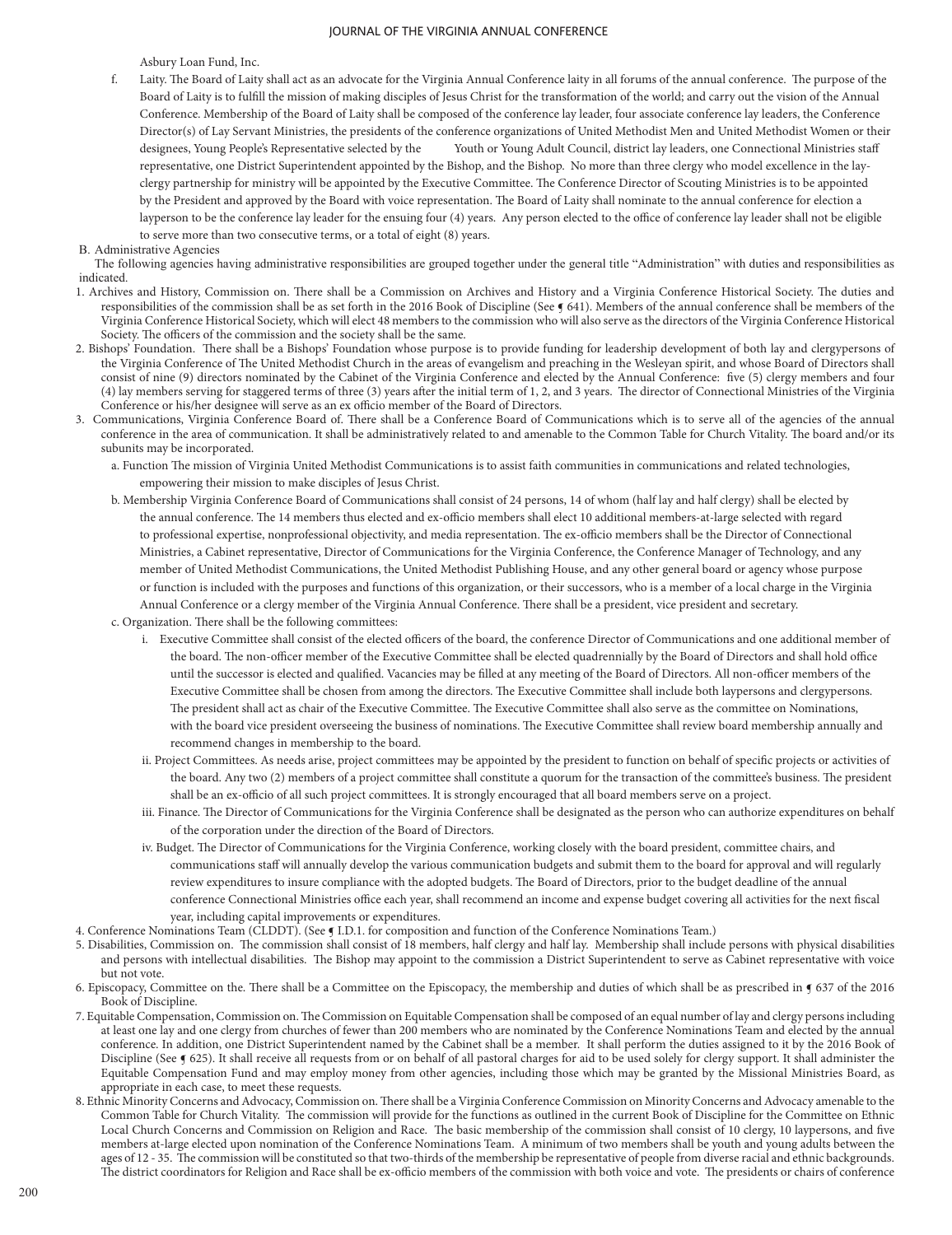caucuses, fellowships, or associations for racial and ethnic constituencies shall be ex-officio members of the commission with voice but not vote. The bishop may appoint to the commission a district superintendent to serve as Cabinet representative with voice but not vote.

- 9. Finance and Administration, Conference Council on. There shall be a Conference Council on Finance and Administration elected and organized with responsibilities as set forth in the 2016 Book of Discipline (See  $\frac{q}{5}$  611-619), provided that membership of the council shall be composed of five clergy, five lay women, and five lay men nominated by the Conference Nominations Team.
- 10. Foundation, United Methodist. There shall be a United Methodist Foundation organized with responsibilities as set forth in the 2016 Book of Discipline ¶2513 and pursuant to the Foundation charter the directors elected by Annual Conference shall be no less than fourteen (14) or no less than 60% of the total Foundation Directors. As the total number of Foundation directors can fluctuate from year to year, the Foundation will confirm annually with the Director of Connectional ministries on the number necessary to meet the Annual Conference 60% requirement.
- 11. Incapacity, Joint Committee on. There shall be a Joint Committee on Incapacity consisting of two representatives from the Board of Ordained Ministry, two representatives from the Virginia United Methodist Pensions, Inc., one representative from the Cabinet and one representative of the General Board of Pension and Health Benefits. Their duties shall be as prescribed by the 2016 Book of Discipline (See § 652).
- 12. Investigation, Committee on. There shall be a Committee on Investigation nominated, elected, and with duties as set forth in the 2016 Book of Discipline (See ¶ 2703.2).
- 13. Minutes, Committee on. There shall be a Committee on Minutes consisting of seven members nominated by the Cabinet for a term of eight years, provided that the terms of four members shall expire at the end of one quadrennium and terms of the other three shall expire at the end of the next quadrennium. At least three members shall be lay persons and at least three shall be clergy. The chair shall be designated by the Cabinet. The committee shall review the daily minutes of the annual conference proceedings and report at the next session. Within three weeks of the close of the annual conference session, the committee will meet with the conference secretary to review and correct the minutes of proceedings before submitting the same for printing in the conference Journal.
- 14. Ordained Ministry. The Board of Ordained Ministry in cooperation with the General Board of Higher Education and Campus Ministries and the Common Table for Church Vitality, shall develop programs to assist districts and local churches in preparing and aiding persons to fulfill their ministry in Christ as this has been historically understood by United Methodism. The Board of Ordained Ministry shall perform all the duties and functions as set forth in the Book of Discipline and shall be directly amenable to the annual conference. The Board of Ordained Ministry shall have sixty-seven (67) persons nominated by the bishop (2016 Book of Discipline § 635.1) and elected by the annual conference at the beginning of each quadrennium. The annual conference registrar and at least one District Superintendent appointed by the bishop shall also serve on the Board of Ordained Ministry. At least one person from each district shall be included on the board. If during the course of the quadrennium a district should lose its representation on the board, an additional person shall be elected to the board to ensure representation from each district.
- 15. Pensions and Related Benefits, Virginia United Methodist, Inc. This agency, which is incorporated as Virginia United Methodist Pensions, Inc., shall be composed of twenty-four (24) members serving eight-year terms, and arranged into classes at the agency's discretion. It is recommended that all classes consist of one-third laywomen, one-third laymen, and one-third clergy. Any clergy member of the conference or lay member of a church within the conference who is a member of the Wespath shall also be a member of the agency( 2016 Book of Discipline §639.2a) If no District Superintendent is a member of this agency the Bishop may name one to represent the Cabinet. He or she shall have voice but not vote.

This agency shall perform the duties set forth in the 2016 Book of Discipline (see § 639). In addition, it shall administer the conference program for participant supplemental benefits including the various insurance programs, shall study on a continuing basis the problems of participant disability, making recommendations relative to these problems as needed, and shall provide for a continuing pastoral ministry to disabled participants.

- 16. Preachers' Relief Society. This is an incorporated body with invested trust funds, the income from which is used from time to time for the relief of needy members of the clergy and their families.
- 17. Professional Association of United Methodist Secretaries. There shall be a Chapter of the Professional Association of United Methodist Secretaries (VAPAUMCS), which is to provide church secretaries and other administrative professionals a supportive base for unity and fellowship so as to promote individual growth, professional development, continuing education, and spiritual enrichment. There shall be an Executive Committee consisting of a President, 1st Vice President, 2nd Vice President, Secretary, Membership Secretary, Treasurer and the Standing Committees Chairs. There shall be standing committees: Communications composed of five members; Finance composed of four members (the President, 1st Vice President, 2nd Vice President and Treasurer); and Nominating composed of six members in classes of two for three-year terms.
- 18. Rules Committee. There shall be a Rules Committee consisting of nine members elected by the annual conference on nomination of the Conference Nominations Team or from the floor for a term of eight years. The terms of four members shall expire at the end of one quadrennium and the terms of the other five members shall expire at the end of the next quadrennium. Five members of the committee shall be lay and four members shall be clergy. The chancellor(s) of the annual conference shall be ex officio members of the Rules Committee. The Rules Committee shall review the Virginia Annual Conference Rules and Policies between sessions of the annual conference, and make its recommendations to the annual conference. Proposed amendments to the Virginia Annual Conference Rules and Policies and any other matters of parliamentary order or procedure in the business of the annual conference shall be referred to the Rules Committee. All members of the Rules Committee are encouraged to take a basic parliamentary procedure course within 6 months of their election. However, those who wish to be parliamentarians of the Annual Conference must take a more advanced course at the approval of the Rules Committee Chair. The cost of these courses will be reimbursed upon the passing of the class.
- 19. Site Selection, Committee on. There shall be a Committee on Site Selection consisting of four members, one-half lay and one-half clergy, elected on nomination of the Conference Nominations Team for a term of eight years. The committee shall be divided into two classes with the terms of one class to expire at the end of one quadrennium and the terms of the other class to expire at the end of the next quadrennium. This committee shall make arrangements for the meeting of the annual conference and shall recommend a location for the meeting of the annual conference a minimum of three years in advance.
- 20. Status and Role of Women in the Church, Commission on the. There shall be a Virginia Annual Conference Commission on the Status and Role of Women in The United Methodist Church amenable to the Common Table for Church Vitality. The membership shall consist of one representative from each district plus six persons at large elected by the annual conference. In addition, the conference United Methodist Women shall name one member. The Bishop may appoint to the commission a District Superintendent to serve as Cabinet representative with voice but not vote. The majority of the commission, including both lay and clergy, shall be women. The chairperson shall be a woman.
- 21. Trustees, Board of. There shall be a Board of Trustees consisting of 12 members, elected by the annual conference, organized and with responsibilities as set forth in the 2016 Book of Discipline ( $\sqrt{9}$  2512-2517).

#### C. Task Forces

A task force may be established to accomplish a specific objective. If it is organized by direction of the annual conference, the authorizing legislation shall contain a termination date for the task force. Such task force desiring continuation beyond its termination date shall seek and receive their established termination dates (June or December). Task forces should not as a general rule exist beyond a four-year term. Task forces may request funding for conference projects, but no task force shall disburse funds unless so directed by its parent board or requested to do so by the Common Table for Church Vitality and approved by the Council on Finance and Administration in its report to annual conference. A conference-organized task force continuing beyond its first year shall annually request, in its report to annual conference, funding to cover operational costs in the succeeding year.

D. Changing Structure of Program Board or Agency

Any proposal to the annual conference to amend or change the structure of any program board or agency at the division level or above may originate (1) upon recommendation of the board or agency itself and shall be submitted to the Common Table for Church Vitality for its recommendation; (2) upon recommendation of the Common Table for Church Vitality, provided such proposal shall have been submitted to the board itself for its recommendation; or (3) on petition of a member or members of the annual conference if such a petition has been previously submitted to the Common Table for Church Vitality and the board or agency for their recommendations, or if not previously so submitted in time for consideration by these organizations, such petition shall be referred to the Common Table for Church Vitality and the board or agency for their recommendations prior to action by the annual conference. Internal change below the division level shall be the responsibility of each board.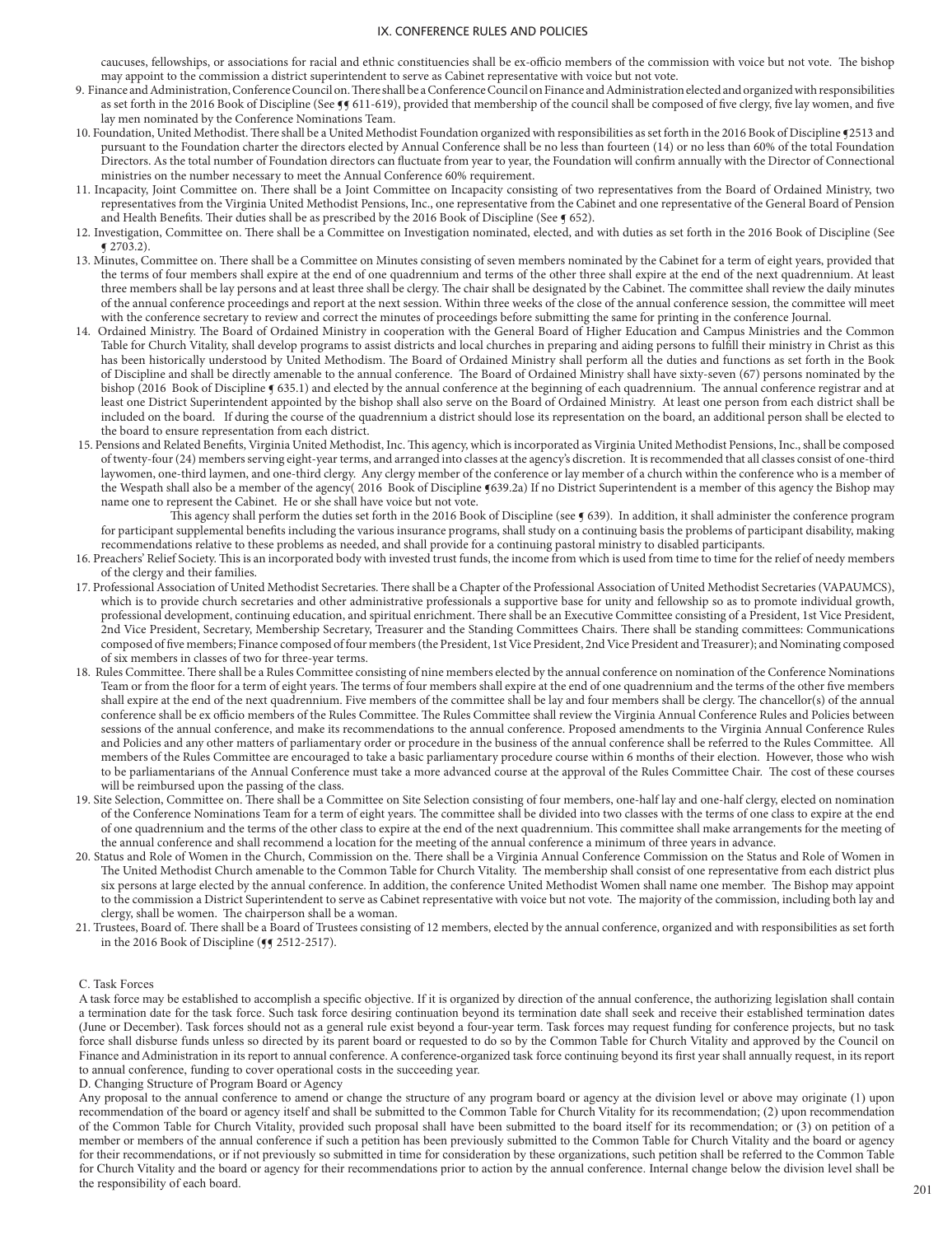## VI. THE DISTRICT CONFERENCE

A. District Conference Shall Meet At Least Once A Year

- Each district within the Virginia Conference shall hold a session of the district conference at least once during the annual conference year (in accordance with the 2016 Book of Discipline, §658).
- B. AGENDA

The district superintendent, in consultation with the district lay leader, shall set the agenda for the district conference. The agenda shall include a report from the district committee on ordained ministry.

Members of the district conference shall elect the district lay leader (¶660.2) for a term of not less than four years and not more than six years. The district conference shall also elect the committee on the district superintendency (¶669.1,2), the district trustees (¶2518.2) and such other officers as it deems appropriate. The district committee on ordained ministry ( $(666.1)$  and the district board of church location and building ( $(2519)$  are approved or elected by the annual conference.

C. Membership

The membership of each district conference shall be composed of the following: all ordained and commissioned clergy, licensed local pastors, lay supply pastors, certified lay ministers, diaconal ministers, and deaconesses and home missioners related to that district; a church lay leader, chairperson of the church council\*, church school superintendent, president of the United Methodist Women, and president of the chartered United Methodist Men from each local church in the district; the district steward from each charge; the lay member of the annual conference from each charge; and three members at large, one of whom shall be a youth, elected by each charge conference;.

District officers who are members of the district conference include\*: the chairperson of the district Council on Ministries\*, the district trustees, the district treasurer, the district lay leader and associate lay leaders, the president of the district United Methodist Women, the president of the district United Methodist Men, a representative of the district youth council\*, the president of the district United Methodist Young Adults\*, the district coordinators of children, youth, young adult, adult, and family ministries, other district coordinators and directors, five youth members elected by the district youth council and five young adult members\* elected by the District Council on Ministries\*. Special attention shall be given to inclusiveness. \*Designates or equivalent body

Election of District Lay Members At Large of Annual Conference District members at large of the annual conference shall be elected by the lay members of the district conference. Nominations may be made in whatever manner the district determines, but provision shall always be made for nomination from the floor. Districts are encouraged to include members-at-large from nonchartered faith communities being served by clergy with voting rights at Annual Conference, provided that they meet the provisions of 2016 Book of Discipline ¶602.4. Election shall be by written ballot, and those nominees receiving the most votes shall be the members at large, and the rest shall be alternates in order of the votes received up to the number of members at large and alternates allotted to each district by the annual conference.

E. Record of District Conference

The secretary of the district conference shall keep an accurate record of the proceedings and send a copy to the secretary of the annual conference within 30 days following the district conference.

# VII. RULES OF ORDER AND PARLIAMENTARY PROCEDURE

A. Rules That Apply When The Chairperson Stands

When the chairperson stands and calls the conference to order, no member shall speak, address the chair, or stand while the chairperson stands.

B. Voting Area

The annual conference shall fix the voting area of the conference at the opening business session and voting on all annual conference matters must take place within the prescribed area. The voting area of the conference shall be separated from other areas at the meeting site. All entrances to the voting area shall be staffed by ushers and admission shall be by official badge only. All members of the conference within the voting area when the vote is taken shall be entitled to vote except such persons as otherwise are ineligible to vote.

C. Sufficient Seats Shall Be Provided

Sufficient seats shall be provided for all lay, clergy, provisional, and associate members and all youth members, members on special assignment, and all other persons entitled by the Virginia Annual Conference Rules and Policies to be within the voting area of the conference.

D. Voters To Display Proper Credentials

Members of the conference and others entitled to be seated within the voting area of the conference shall be furnished proper credentials as set forth in Appendix "A" (attached). During balloting, ballots will be distributed to and collected from only those persons displaying the proper credentials.

E. Method Of Voting

Method of voting shall be determined by the presiding officer. A count vote may be ordered on call of any member supported by one-third of the members present and voting, in which case the members shall arise as they are able from their seats and stand until counted.

F. Exceptions To The No Interruption Rule

No member who has the floor may be interrupted except for a question on the matter under consideration, a breach of order, a misrepresentation, to direct the attention of the conference to the fact that the time has arrived for a special order, or to raise a very urgent question of high privilege.

G. Limits On Speaking

No member shall speak: 1. more than once on the same question if any member who has not spoken desires the floor; 2. more than twice on the same subject under the same motion; 3. any longer than two minutes, unless this two-minute period may be limited or extended by a two-thirds vote of the conference.

High Privilege

A member claiming the floor for a very urgent question of high privilege shall be allowed to indicate briefly the nature of the question, and if it be adjudged by the chair to be such, he or she may proceed until the chairperson judges that he or she has exhausted the privilege.

I. Call For Division Of Any Question

Before a vote is taken any member shall have the right to call for a division of any question, if it is subject to such division as he or she indicates. If no member objects, the division shall be made; but if there is objection, the chair shall put the question of division to vote, not waiting for a second.

Motions To Be Presented In Writing

For the benefit of the secretary, and for the sake of clarification, motions, including amendments, shall be presented in writing. If an approved motion is requested to be sent to entities, the maker of the motion shall provide names and addresses to the Secretary of the Virginia Annual Conference.

**Suspension Of The Rules** 

The operation of any of the provisions of the Virginia Annual Conference Rules and Policies or of these Rules of Order and Procedure may be suspended at any time by a two-thirds vote of the conference.

L. Change Or Amendment Of The Rules

The Virginia Annual Conference Rules and Policies and these Rules of Order and Procedure may be amended or changed by a two-thirds vote of the conference; provided the proposed change or amendment has originated in the Rules Committee, or has been presented to the conference in writing and referred to this committee, which committee shall report thereon not later than the following day.

#### M. Roberts Rules Of Order Applies

The current edition of Robert's Rules of Order Newly Revised shall apply to any and all situations not covered elsewhere by these rules.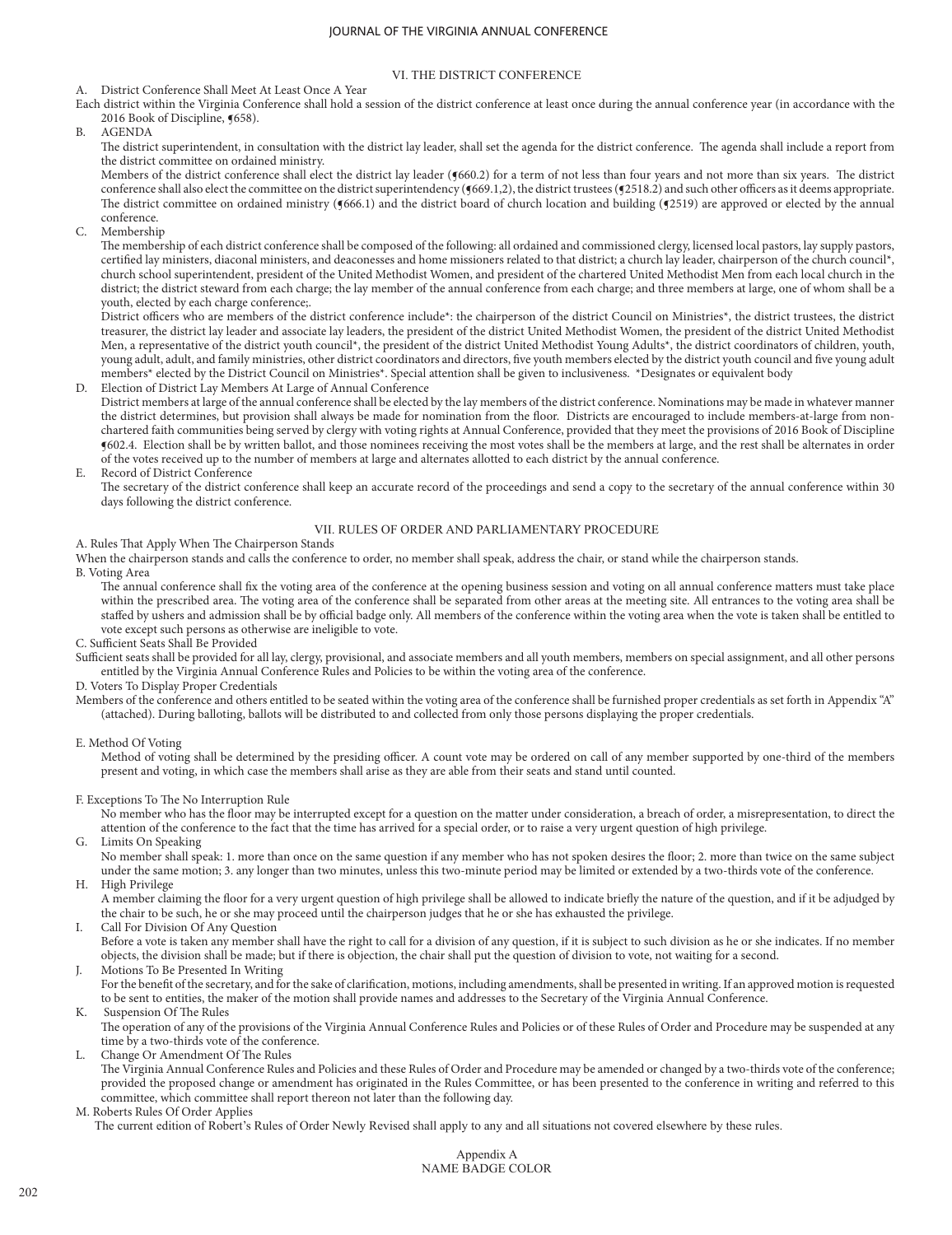Green (lay vote with full lay voting rights, ¶602.4) Lay Members At-Large District Lay Members District and Conference Lay Leaders Conference President of United Methodist Men Conference President of United Methodist Women Conference Director of Lay Servant Ministries Conference Scouting Coordinator President or equivalent of Conference Young Adult Organization President of Conference Youth Organization Chair, Conference College Student Organization District Youth and Young Adult Members (one of each from each district) Diaconal Ministers Retired Diaconal Ministers Deaconesses (see also ¶1314.5) Home Missioners White (ordained deacons and elders in full connection with full voting rights, ¶602.1a) FE Elder in Full Connection (¶334.1) FD Deacon in Full Connection (¶329.2) Note: Clergy on voluntary leaves of absence (personal, family, transitional) may vote for other clergy delegates to general or jurisdictional conferences and may be elected to serve as delegates themselves (¶354.7). Clergy on involuntary leave of absence may not vote on or be elected as delegates to general or jurisdictional conference (¶355.7). RM & RD Retired Full Member (¶602.1a) White (May vote on all matters except constitutional amendments and clergy matters) AM Associate Members (¶35 and ¶602.1c) PMProbationary Member under 1992 Discipline (¶413.2, 1992 Discipline) PD Provisional Deacon (¶35, ¶327.2 and ¶602.1b) PE Provisional Elder (¶35, ¶327.2 and ¶602.1b) EP Full member other denomination serving as a UM Provisional Elder (¶35, ¶347.3b, ¶327.2)<br>
DP Deacon recognized from other denomination serving as a UM Provisional Deacon (¶35, ¶327.2) Deacon recognized from other denomination serving as a UM Provisional Deacon (¶35, ¶347.3b and ¶327.2) RA Retired Associate Member (¶35, ¶602.1c) RP Retired Probationary/Provisional Member (¶35, ¶327.2) And the following who have completed the educational requirements (Five Year Course of Study, equivalency for the Five Year Course of Study based on approval of GBHEM and VA Conference BOM, or an M.Div. from an approved seminary) and have been under uninterrupted appointment for two years at the time of voting (see ¶35 and Judicial Council ruling 1181): FLFull time Local Pastor (¶316.6 and ¶602.1d) PL Part time Local Pastor (¶316.6 and ¶602.1d) White (May vote on all matters except constitutional amendments, delegates to General and Jurisdictional Conference, and clergy matters) OF Full member of another denomination (¶346.2) And the following who have not met the requirements in the section above: FLFull time Local Pastor (¶316.6 and ¶602.1d) PL Part time Local Pastor (¶316.6 and ¶602.1d) White (voice but no vote) AF Affiliate Member, non-voting (¶334.5) RL Retired Local Pastor (¶320.5) OE Elder Member of other Annual Conference (¶346.1) ODDeacon Member of other Annual Conference (¶346.1) OAAssociate Member of other Annual Conference (¶346.1) OP Provisional Member of other Annual Conference (¶346.1) RAF Retired Affiliate Member, non-voting (¶334.5) Red (no voice or vote) SY Lay Supply Certified Lay Minister HL Honorable Location (¶359) RHL Retired – Honorable Location (¶359.3) MOD Minister of Another Denomination Serving an Ecumenical Parish in VA G Official Guest<br>ROC Re Retired full member, other annual conference Brown (not official) All others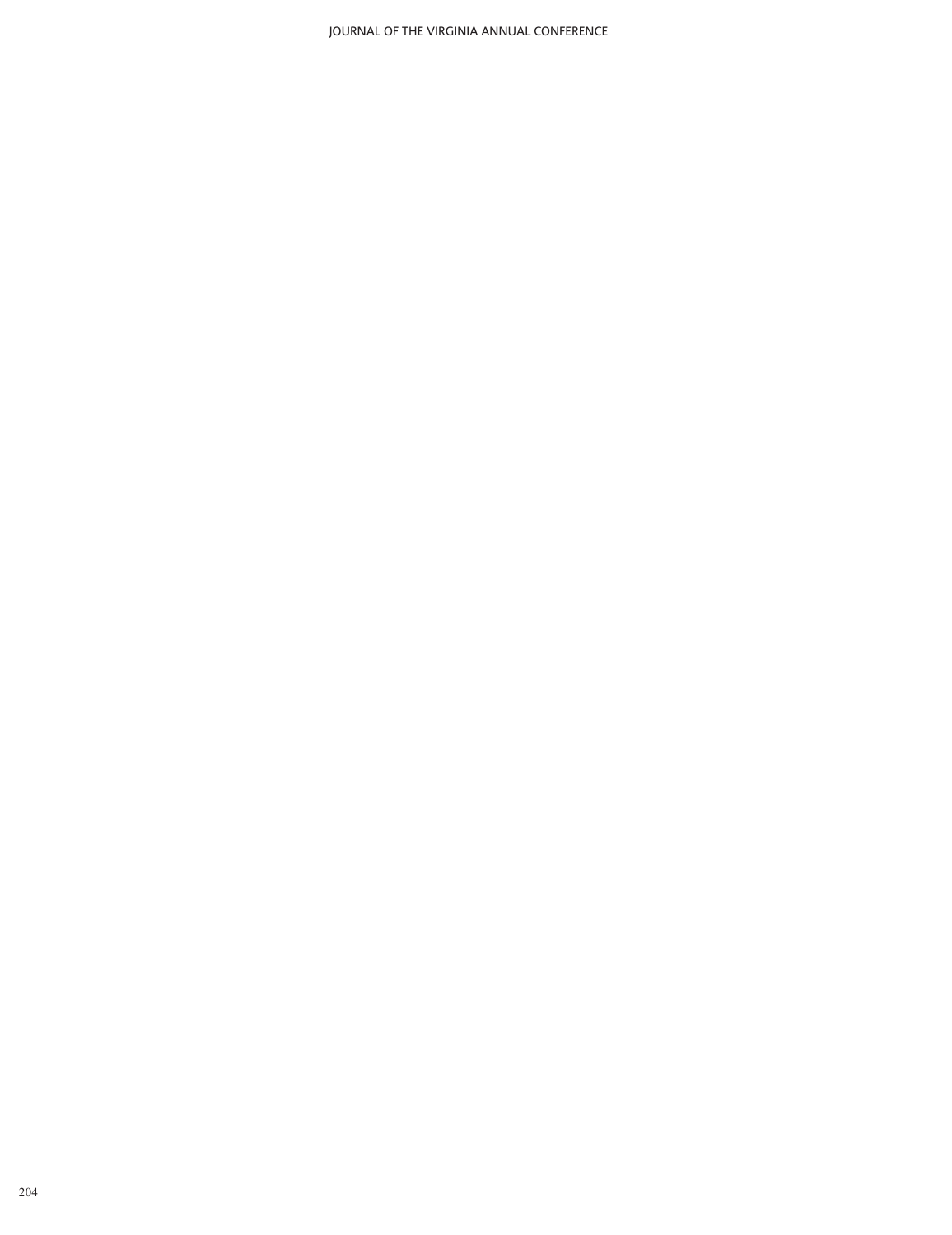## **CHARTER FOR THE COMMON TABLE FOR CHURCH VITALITY**

### **Effective January 1, 2006**

#### PURPOSE

The Common Table for Church Vitality ("Common Table") serves to coordinate and prioritize the ministries and resources of the Virginia Conference. It nurtures, interprets and promotes the vision of the Conference, as well as the mandates of The Book of Discipline which relate to Conference work. The Common Table lives out the values of the Conference (stated below in I.B.) in its own work, and advocates for the presence and observance of those values in the work and ministry of the Conference.

A. MISSION

The mission of the Virginia Annual Conference is to make disciples of Jesus Christ for the transformation of the world by equipping its local churches for ministry and by providing a connection for ministry beyond the local church; all to the glory of God.

VALUES

The Conference shall embody the following values as it endeavors to assist all churches in the task of making disciples:

Be led by the Holy Spirit.

Grow spiritually and numerically.

Serve the local church.

Connect with and equip the local church for ministries of welcome, nurture and transformation.

Develop and live out ministries to the poor.

Strive for excellence.

Model servant-leadership at all levels. Honor diversity and teach inclusivity.

Practice simplicity.

Communicate effectively, that others might also.

Focus on ministry.

#### MEMBERSHIP

The Common Table provides spiritual leadership for the Conference to carry out the Purpose of this Charter. The Common Table includes the following 14 voting positions and 2 non-voting positions:

A. Voting Members

1. Presiding Bishop

2. Conference Lay Leader

3. Director of Connectional Ministries

4. Cabinet representative assigned by the bishop

5. Commission on Ethnic Minority Concerns and Advocacy representative (in accordance with  $(643.5)$ )

6. Chair of Board of Higher Education and Campus Ministries (in accordance with ¶634.3)

7. Eight at-large members equally divided between clergy and laity in annual classes, including two young adult/youth representatives, as elected in III B. Non-voting Members

1. Representative from Council on Finance and Administration assigned by the Council on Finance and Administration The elected Secretary of the Annual Conference shall serve as Secretary for the Common Table without vote.

It is both desirable and consistent with our Conference values that the members of the Common Table represent the diversity of our Conference.

### SELECTION OF AT-LARGE COMMON TABLE MEMBERS

- 1. Four of the Common Table at-large members (2 clergy and 2 laity) are nominated by the Conference Nominations Team and elected by the annual conference. Two of these t at-large members must be young adult/youth representatives.
- 2. Four of the Common Table at-large members (2 clergy and 2 laity) are nominated by the Bishop and elected by the annual conference.

## TERMS OF SERVICE FOR AT-LARGE MEMBERS

At-large members serve four year terms and are placed in annual classes. If a person is elected to fill an unexpired term of two years or less, that person is eligible for reelection to a full four year term. In the event that a member resigns or dies during his/her term, a replacement shall be nominated by the Conference Nominations Team or the Bishop, according to method of nomination, and elected by the Annual Conference with the replacement serving until the end of the original term. Any at-large member of the Common Table who is absent from two meetings without excuse or from three consecutive meetings for any reason shall automatically cease to be a member of the Common Table.

#### MEETINGS

The Common Table will meet at least quarterly, often in extended day format, to enhance the depth of its work and its own spiritual formation as a faith community. By invitation of the Common Table, others may meet with the Common Table to enhance its knowledge and understanding. Meetings shall be open, consistent with the provisions of The Book of Discipline.

#### OFFICERS

The Bishop, Conference Lay Leader and Director of Connectional Ministries will lead the Common Table in interpreting the Conference vision. The Director of Connectional Ministries is the Chairperson. The Conference Lay Leader is the Vice Chairperson. The Secretary of the Annual Conference is the Secretary of the Common Table, without vote.

COMMITTEES

A. PERSONNEL COMMITTEE

The Common Table shall appoint a Personnel Committee annually from within its members to assist with the selection and employment of all Conference program staff, both lay and clergy. The Common Table shall appoint the chair of the Personnel Committee. The Director of Connectional Ministries shall serve as an ex officio member of this committee without vote.

B. GRANTS COMMITTEE

The Common Table may appoint a Grants Committee annually from among the members of the Conference to advise the Common Table on the following: Grants for connectional ministries beyond the local level, funded through the Conference Benevolence apportionment, and

Program grants for local ministry projects funded through the Conference Benevolence apportionment, the United Methodist Women, and the Church Extension Fund. C. OTHER COMMITTEES

The Common Table may designate such other committees as are necessary for its functioning.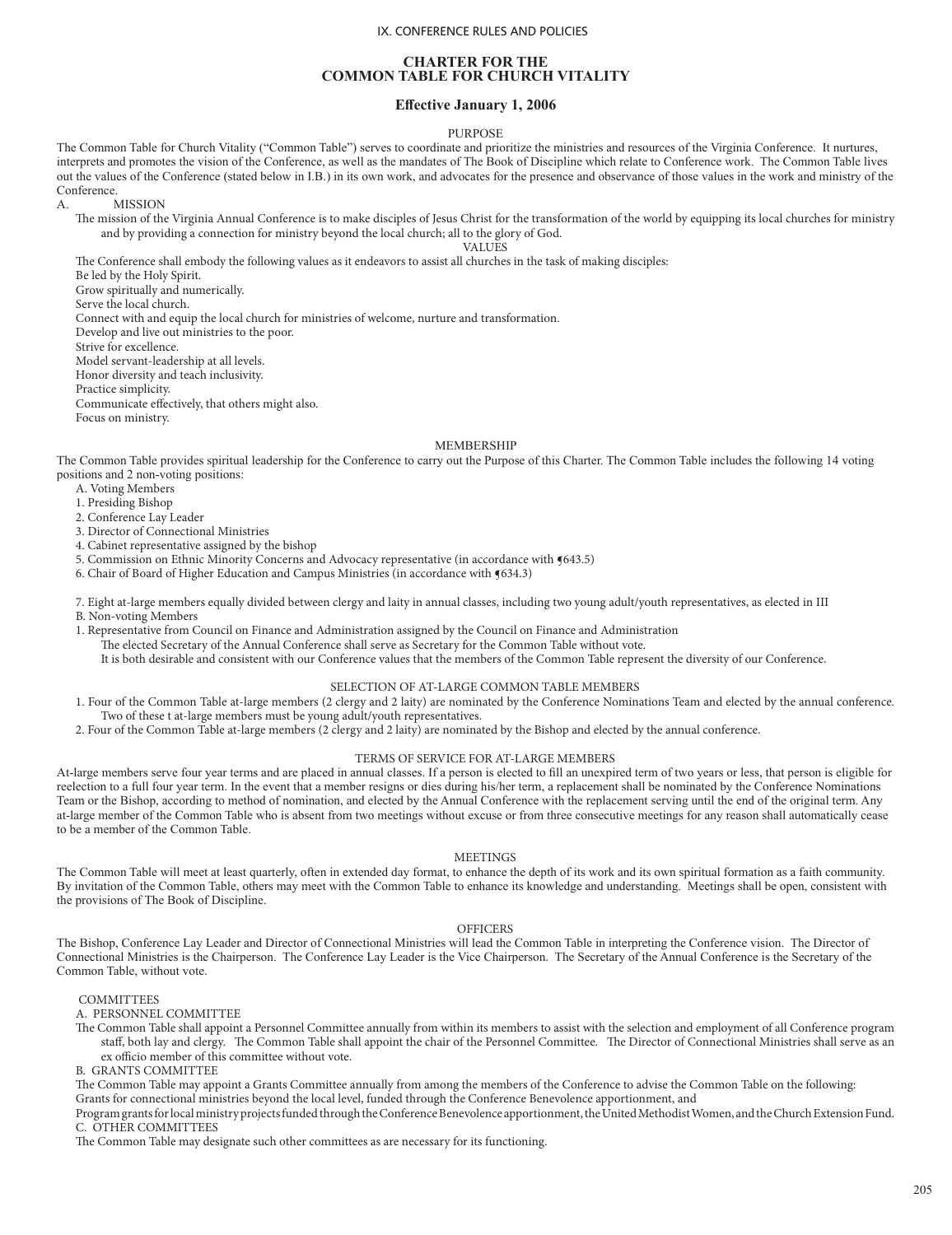#### SELECTION OF DIRECTOR OF CONNECTIONAL MINISTRIES AND STAFF

- The Annual Conference shall elect annually upon nomination of the Bishop, and in consultation with the Common Table's Personnel Committee and the Cabinet, an executive officer to be known as the Director of Connectional Ministries. The responsibilities of the Director of Connectional Ministries shall be but are not limited to the following:
- To serve as the Chairperson of the Common Table and Co-chairperson, with the Conference Lay Leader, of the Conference Leadership Development and Discovery Team. To be a communication link between the Conference program agencies and Jurisdictional and General Conference program agencies.
- To facilitate communication among the Conference program agencies and the local churches.
- To serve as a resource person for district programs and the Common Table in the program planning, implementation and evaluation process.
- To supervise the Conference program staff persons.
- To serve on other Conference agencies as determined by the Annual Conference, and/or by the Common Table.
- Each clergy staff person shall be nominated annually by the Personnel Committee of the Common Table with the request that the Bishop would appoint him or her. Each lay staff person shall be nominated annually by the Personnel Committee of Common Table and employed by the Common Table. Nominations for staff members shall be presented to the Common Table after consultation with the appropriate boards and agencies.
- The Director of United Methodist Communications shall carry out the policies and program of Virginia Conference Board of Communications. and shall cooperate with all agencies of the Conference in the use of the media to disseminate news that promotes the diverse work of the Church's life.
- The Business Manager/Treasurer of the Annual Conference shall serve the Common Table and all of the boards and agencies in direct support of their work and shall oversee the financial operations of the Common Table. In that capacity, the Business Manager/Treasurer shall coordinate this work with the Director of Connectional Ministries.
- All Conference program staff shall be employed by and amenable to the Common Table. The Director of Connectional Ministries shall be responsible for the administration and direction of the program staff.
- Administrative/Technical/Professional Staff of the Common Table shall be employed by the Director of Connectional Ministries in consultation with the appropriate elected staff member as may be requested and as provision for same is made by the Common Table.

#### FINANCES

The Common Table shall present a budget to the Council on Finance and Administration to cover the expenses for the work of the Common Table and the boards and agencies, committees, commissions, task forces and other groups for which it is responsible. The right of the Annual Conference boards and agencies to be heard by the Council on Finance and Administration shall not be denied, as provided by  $614$  the 2016 Book of Discipline.

## MEETINGS OF BOARD AND COMMISSION CHAIRS

- Semi-annual (or as often as necessary) meetings of Chairs (or designated representatives) of Conference Program Boards and Commissions that are under the oversight of Common Table will be held for the purpose of aligning conference program and mission with the vision of the Conference. A report of the Chairs' meetings will be provided to Common Table to assist in its responsibilities for its purpose of coordinating and prioritizing the ministries and resources of the Virginia Conference. The boards and commissions that are amenable to Common Table are:
- Board of Church and Society
- Board of Communications
- Board of Discipleship
- Missional Ministries Board
- Board of Higher Education and Campus Ministries
- Board of Laity
- Church Development Team
- Commission on Disabilities
- Commission on Ethnic Minority Concerns and Advocacy
- Commission on Status and Role of Women
- Other Attendees
- a. Conference Staff serving as primary staff resource to these boards and commissions will attend these meetings with voice but without vote.
- b. The Presidents (or designated representatives) of the Conference United Methodist Men and United Methodist Women will be encouraged to participate in these meetings.
- c. Chairs (or designated representatives) of Conference Administrative Boards that are not under the purview of Common Table will be encouraged to participate in these meetings.
- The Director of Connectional Ministries shall chair these meetings.

#### AMENDMENTS

Amendments to the charter not in conflict with The Book of Discipline may be made by a majority vote of the Annual Conference and originate as follows: upon recommendation of the Common Table, or

upon petition of a member of the Annual Conference at least 60 days prior to the next annual conference session.

The Common Table shall review the petition(s) and submit its recommendations to the Annual Conference together with the proposed amendment.

### EFFECTIVE DATE OF CHARTER

The Charter for the Common Table for Church Vitality shall become effective January 1, 2006.

# **VIRGINIA CONFERENCE GUIDELINES FOR MOVING EXPENSES**

A charge, district, or conference agency receiving a new clergy shall be responsible for all his/her moving expenses under the following provisions:

- 1. A maximum weight limit as weighed in the van of 16,000 lbs. Charges for moving goods over 16,000 lbs. shall be the responsibility of the clergy.
- 2. A maximum allowance of \$500 for packing materials, cartons (and any packing not performed by the Pastor).
- 3. A limit of \$125 for piano handling.
- 4. Where there is a pastor's study at the church and extra stops must be made by the mover for loading and unloading books or office equipment, a maximum allowance of not more than \$165.
- 5. Seminarians entering the Virginia Conference from outside the conference shall be entitled to the moving expenses listed above, with the limitation that the maximum total reimbursement shall be \$4000.
- 6. Clergy other than seminarians entering the Virginia Conference from outside the Conference shall be entitled to the moving expenses listed above with the limitation that mileage-based moving expenses shall be based on the distance from the appropriate boundary of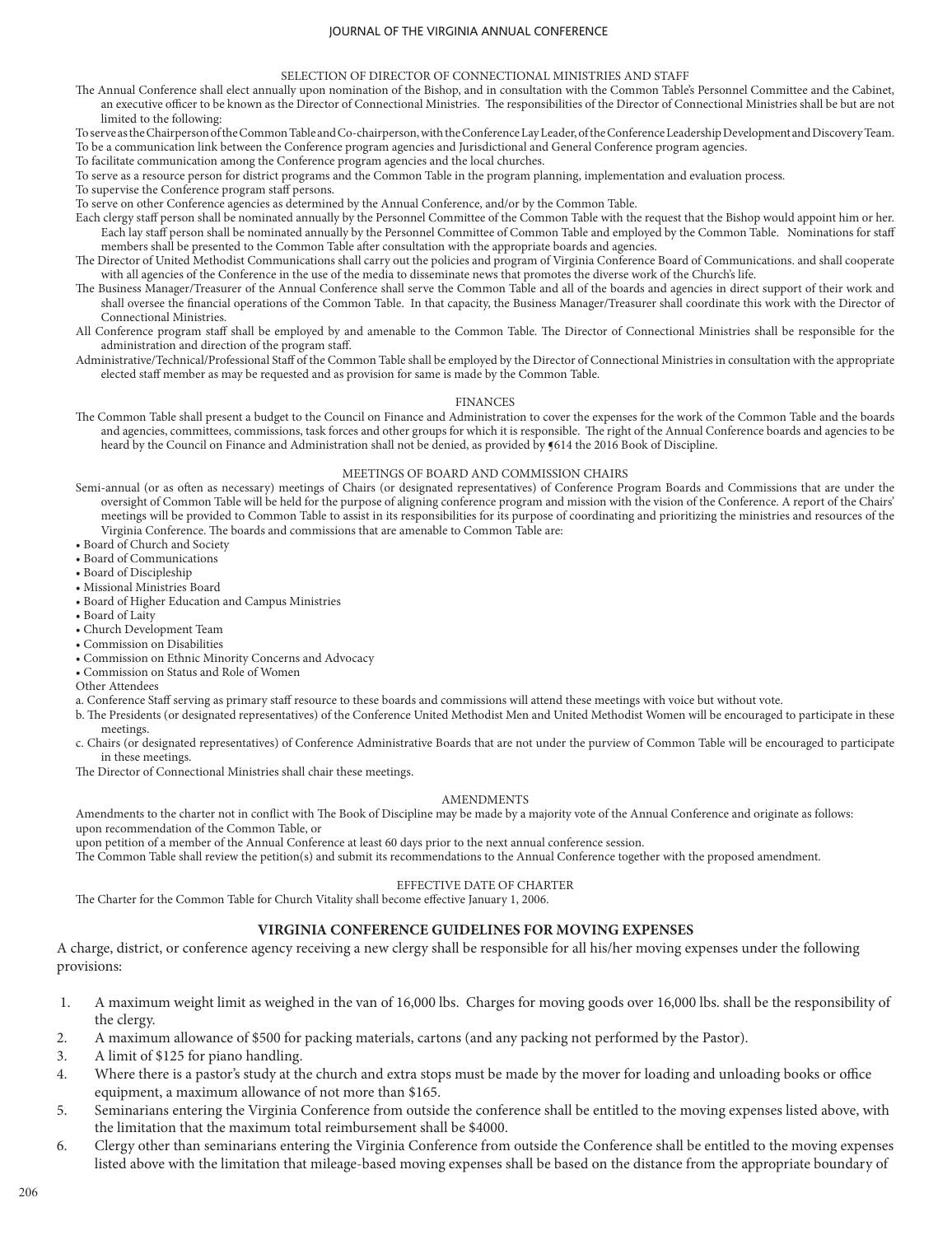the Conference to the place of appointment.

- 7. Insurance (replacement value equivalency) shall be provided by the receiving church/charge for personal injury or damage to clergy family property during the move. The matter of additional insurance on furnishings above that provided by the hauler shall be the responsibility of the persons moving.
- 8. If more economical, moves of less than 30 miles shall be arranged at the hourly rate.
- 9. The Cabinet will review annually the costs of moving and update the moving allowances as necessary.
- 10. All churches/charges should build a moving-expense fund by annual appropriations for moving expenses, regardless of which year a move may be expected to occur. The Cabinet strongly urges churches/charges to budget each year an amount equal to 1/6 of the most recent move.
- 11. All moving of clergy will be done professionally and in a responsible manner.
- 12. Clergy are expected to secure at least two estimates for comparison. Moving estimates must be submitted to the S/PPRC of the receiving church in a prompt manner. Clergy are expected to exercise reasonable standards of stewardship when determining what items to keep/move or dispose. Unless there are physical limitations, all clergy are responsible for the packing of books, linens and general household effects. The new relationship between clergy and receiving congregations has a much better chance of success if the clergy family avoids the appearance of imposition or entitlement.
- 13. Additional information on "moving tips" is posted on the Conference web site.

*Reviewed and updated by Cabinet, 02/17*

# **COMMISSION ON EQUITABLE COMPENSATION POLICIES AND PROCEDURES**

1. The Philosophy of and the Purpose for the Equitable Compensation Program.

a. "Ordained ministers are called by God to a lifetime of servant leadership in specialized ministries among the people of God. Ordained ministers are called to interpret to the Church the needs, concerns, and hopes of the world and the promise of God for creation. Within these specialized ministries, deacons are called to ministries of Word, Service (¶328), Compassion, and Justice and elders are called to ministries of Service, Word, Sacrament, and Order (§332). Through these distinctive functions, ordained ministers devote themselves wholly to the work of the Church and to the up building of the ministry of all Christians. They do this through the careful study of Scripture and its faithful interpretation; througheffective proclamation of the gospel and responsible administration of the sacraments; through diligent pastoral leadership of their congregations for fruitful discipleship; and by following the guidance of the Holy Spirit in witnessing beyond the congregation in the local community and to the ends of the earth. The ordained ministry is defined by its faithful commitment to servant leadership following the example of Jesus Christ, by its passion for the hallowing of life, and by its concern to link all local ministries with the widest boundaries of the Christian community." The *Book of Discipline* 2016 (¶139)

b. "It is the purpose of the commission on equitable compensation to support full-time clergy serving as pastors in the charges of the annual conference by: (a) recommending conference standards for pastoral support; (b) administering funds to be used in base compensation supplementation; and (c) providing counsel and advisory material on pastoral support to district superintendents and committees on pastor-parish relations; (d) submitting an arrearage policy to be adopted by the annual conference. For pastors receiving equitable compensation, once the base compensation supplementation has been paid by the annual conference, and the minimum base compensation and base compensation supplementation has been received by the pastor, the annual conference shall have no further financial obligation or responsibility to the pastor, the charge or anyone else regarding the pastor's compensation." *The Book of Discipline* 2016  $($ **(** $625.2)$ )

c. Assumption of the obligations of the itinerancy, required to be made at the time of admission into the Conference, put the church under the counter obligation of providing support for the entire ministry of the church. In view of the expectation which the church holds for its clergy in the area of professional separation and competence, it is incumbent upon the church to see that compensation is adequate for the professional and personal requirements of its clergy, and that they are determined and administered in a manner appropriate to a professional understanding of the ministerial vocation.

2. Types of Equitable Compensation Support.

a. *Minimum Compensation Support:* The commission annually proposes to the Annual Conference a schedule of minimum compensation for ministers by the various statuses of conference relationship and floor schedule to be met by the charge. In approving this schedule, the Conference guarantees each of its ministers a certain minimum compensation. Unless a minister voluntarily waives this right, he/she is entitled to an appointment where the compensation, including supplements from the conference, district, and other sources will be at least the minimum for his/her category.

b. *Compensation supplementation* is support provided to charges which require support in addition to that called for by the Minimum Compensation program. Such charges fall into two groups:

(1) Charges with part–time or retired pastors.

(2) Charges where there is a need for compensation higher than the minimum.

3. Money for the Equitable Compensation Fund.

a. The grants and administrative expenses of the commission are borne by the Equitable Compensation Fund.

b. Annually the commission estimates the amount needed for Equitable Compensation grants, and with the concurrence of the Council on Finance and Administration, recommends an amount to the Annual Conference to be apportioned to the districts and charges of the conference.

c. As set forth in *The Book of Discipline* 2016 (§622) "When the apportionments for bishops, district superintendents, conference claimants, and the Equitable Compensation Fund for the several districts and charges have been determined, payments made to the same in each pastoral charge shall be exactly proportional to the amount paid on the clergy base compensation. ( $$818.3$ ) The treasurer or treasurers of each pastoral charge shall accordingly make proportional distribution of the funds raised in that charge for the support of the ordained ministry and shall remit monthly if practicable and quarterly at the latest the items for bishops, district superintendents,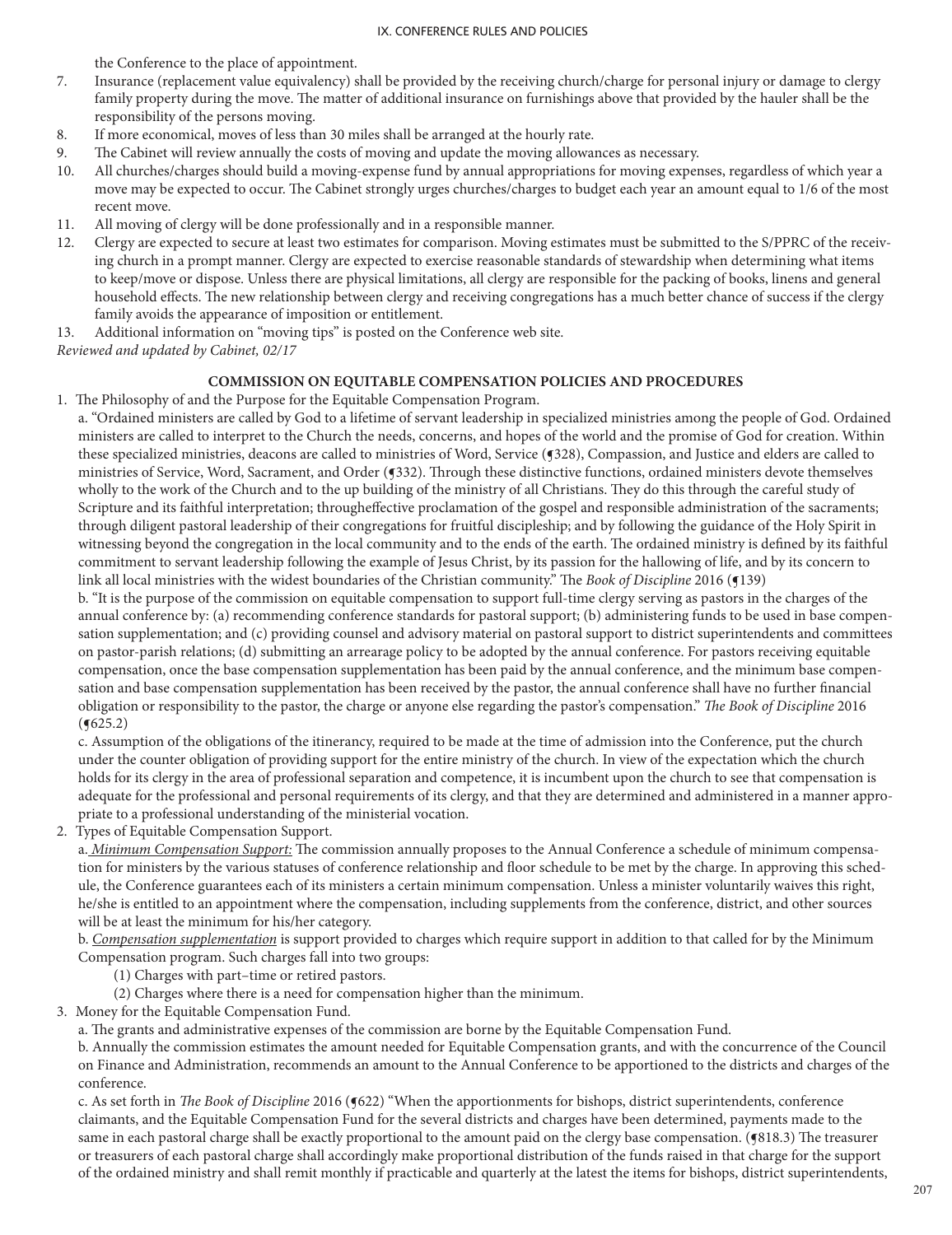conference claimants, and the Equitable Compensation Fund to the proper treasurer or treasurers."

- 4. For Equitable Compensation purposes, the term "compensation" includes the amounts of ministerial support designated as salary and accountable reimbursement.
- 5. The Minimum Compensation Schedule, including the Floor, shall be recommended by the commission and the schedule, as approved by the Annual Conference, shall be published in the conference *Journal*.
- 6. Eligibility for Minimum Compensation Support.

a. The clergy must be rendering full-time service, that is their efforts must fully satisfy the Disciplinary description of the office of the minister and they must, in the judgment of his\her district superintendent, be rendering full-time service to the charge to which they have been appointed as pastor or associate pastor.

b. The "floor" is the minimum the charge must pay (obtained from sources other than Equitable Compensation Fund) in order to be eligible to receive minimum salary support.

7. Eligibility for Salary Supplementation.

a. All charges are eligible with special considerations made for ethnic pastors serving ethnic ministries.

b. The application must be supported by a recommendation of the district superintendent.

c. The commission strongly discourages applications from charges whose compensation is above the Conference Average Compensation (CAC).

8. Charges receiving support from the Equitable Compensation Commission are encouraged to take steps regularly toward becoming self-supporting and toward the increasing of the total level of support of their ministers. The following actions should encourage these steps:

a. The district superintendents will annually review each application for Equitable Compensation aid with the appropriate charge conference.

b. Equitable Compensation aid to each full-time pastor will be reduced \$1 for each \$2 increase established and paid by the charge. When salary paid by the church exceeds the minimum applicable level the Equitable Compensation support will cease, unless the Equitable Compensation Commission waives this requirement under special circumstances.

9. How applications for aid are submitted.

a. All applications shall be submitted on forms provided by the commission.

b. Applications shall include the name and district of the charge, the number of churches on the charge, the name and ministerial category of the minister, a statement of whether the minister is serving full or part time, together with all amounts of ministerial support listed by source both for the period ending and the period beginning. The application shall state the total salary needed for the minister and the amount of aid necessary to obtain that total.

c. Applications shall be prepared, signed by the chair of the staff-parish relationship committee of the charge and the district superintendent.

d. A copy of the current church/charge budget must be submitted with the application along with a copy of the most recent audited financial statements.

e. Applications shall be submitted to the conference treasurer who shall provide each member of the commission with a copy of each application at least one week before the meeting at which the application will be considered.

f. Applications are generally submitted in February and May for support to begin on July 1st. Mid-appointment year requests are submitted by October 31st. The deadline for such applications is listed each year in the Conference Calendar.

10. How appropriations are made.

a. The Commission meets twice during the appointment-making process in conjunction with the Cabinet's schedule to review applications for Equitable Compensation Grants. The Commission also meets in November to review any mid-appointment year requests. b. Requirements which a charge must meet in order to receive Minimum Compensation Support may be waived by a two-thirds vote of the commission.

c. Compensation Supplementation will be granted by action of the commission on recommendations of the district superintendent in the categories described in

Paragraph 7.

11. Methods of Payment.

a. Minimum compensation support and supplementation will be paid through Electronic Funds Transfer (EFT) by the conference treasurer to the charge receiving aid by the 10th day of each month.

b. If a charge fails to maintain a current status on Pension payments to VUMPI, the Conference Treasurer's Office shall send the Equitable Compensation Support directly to VUMPI until such arrearages are satisfied.

c. The commission chairperson shall keep the conference treasurer regularly informed as to the appropriations made by the commission and any changes in payments which may be necessary because of appointments or changes in ministerial status.

*Updated 7/1/2016*

# **EQUITABLE COMPENSATION GUIDELINES**

The commission, at the request of the Bishop and the Cabinet, developed guidelines for requests, approval and time periods for supplementation provided by conference funds. It is felt that these guidelines will provide a uniform standard across the conference in support of the various charges that may require funds.

I. New Requests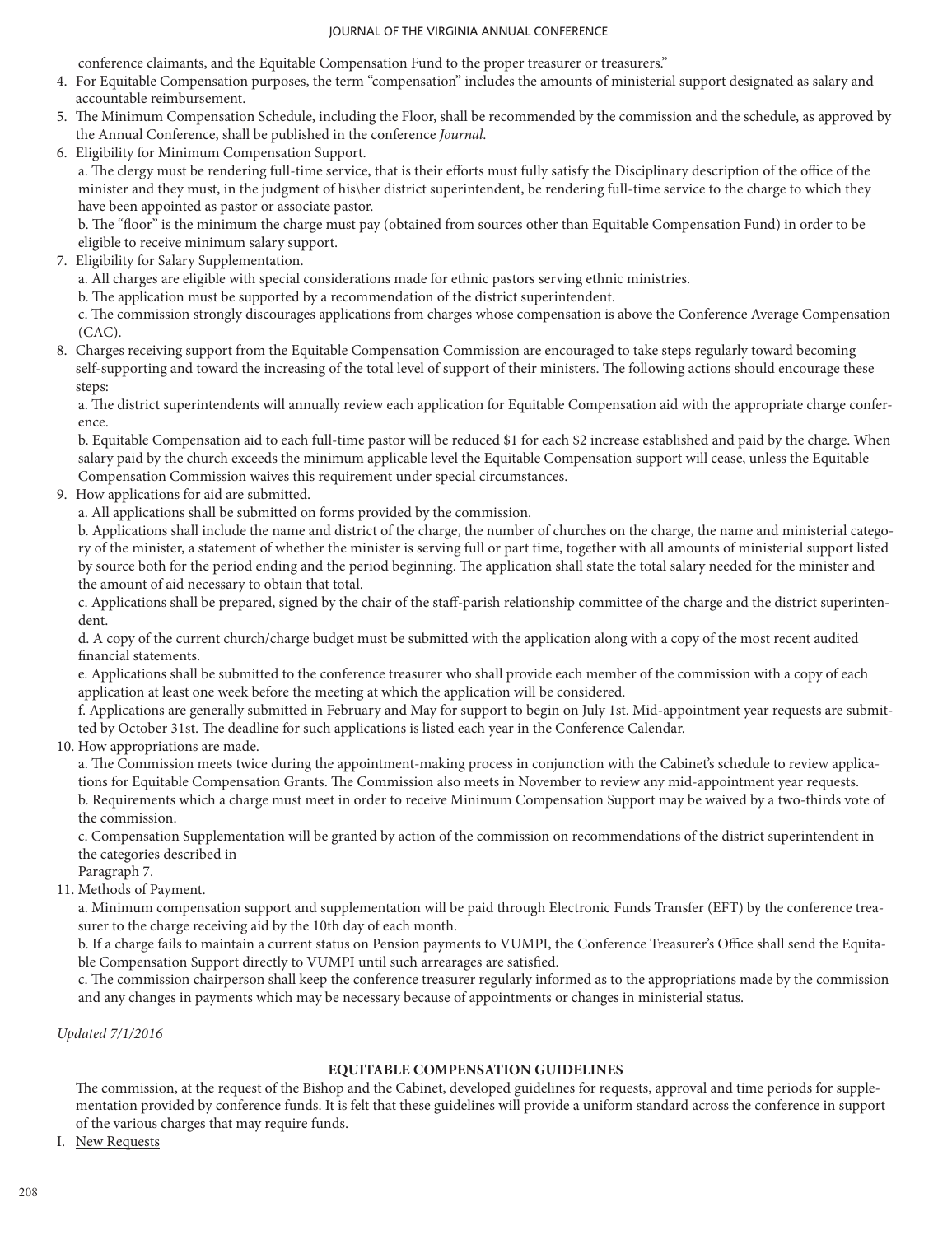A. New Growth Situation Request/New Churches

1. Request must be approved by the District Board of Church Location and Building.

 2. Request with the written District Board of Church Location approval giving rational for the request should be received by the November Equitable

Compensation meeting in order to be approved for the following appointment year.

3. Will be funded according to the following formula:

- -100% for first 18 months (e.g., July 2006 through Dec. 2007)
- -80% second full calendar year
- -60% third full calendar year
- -continued reduction at 20% per year

B. New Mission/Ethnic Churches

1. Request must be approved by the District Board of Church Location and Building.

 2. Request with the written District Board of Church Location approval giving rationale for the request should be received by the November Equitable Compensation meeting in order to be approved for the following appointment year.

3. Will be funded according to the following formula:

- -100% for first 30 months (e.g., July 2006 through Dec. 2008)
- -85% third full calendar year
- -70% fourth full calendar year
- -continued reduction at 15% per year

It is suggested that if a new church or mission is not expected to be self-sufficient at the end of this time, that alternate funding sources be identified (i.e. district or sponsoring churches) while a new church is in the planning stages.

II. Ongoing Requests

All churches requesting Equitable Compensation assistance, *who are presently receiving Equitable Compensation assistance,* must have a yearly stewardship campaign, and submit Table I and II of the Year-End Reports, the Dec. 31 year-end treasurer's report and are asked to adhere to the following schedules:

A. Ongoing "Maintenance" churches

All churches in the "Maintenance Category" should make every attempt to be off Equitable Compensation at the end of five years. In order to do this, the commission asks that any request be reduced at least 20% from the present year's request as follows:

-100% (present year)

- -80% second year
- -60% third year
- -40% fourth year -20% fifth year

If a church cannot adhere to this schedule, letters detailing the reasons must be submitted each year by the District Superintendent and the Church Council of the church/charge receiving Equitable Compensation assistance.

B. Ongoing Ethnic Minority/Mission Churches

All churches in the "Ethnic Minority/Mission Categories" should make every attempt to be off Equitable Compensation at the rate of 10% a year, whether by becoming self-sufficient or by developing new forms of funding. The suggested schedule is as follows:

-100% (present year)

-90% second year

-80% third year

-Continued reduction at 10% per year

If a church cannot adhere to this schedule, letters detailing the reasons must be submitted each year by the District Superintendent and the Church Council of the church/charge receiving Equitable Compensation assistance.

# **MINIMUM STANDARDS FOR THE PARSONAGE**

The *2016 Book of Discipline* of the United Methodist Church states that the Church Council shall "review the recommendation of the committee on pastor-parish relations regarding provision of adequate housing for the pastor(s), and report the same to the charge conference for approval. Housing provisions shall comply with the annual conference housing policy and parsonage standards. Housing shall not be considered as part of compensation or remuneration." ( $(252.4e)$ )

The Pastor/Staff-Parish Relations Committee also has consultative power and responsibilities for the parsonage (¶258.2g(16)). This committee is to consult with the Church Council to provide for "housing (which may be a church-owned parsonage or housing allowance in lieu of parsonage if in compliance with the policy of the annual conference)." This paragraph also includes these words: "The parsonage is to be mutually respected by the pastor's family as the property of the church and by the church as a place of privacy for the pastor's family. The committee will follow up to assure timely resolution of parsonage problems affecting the health of the pastor or pastor's family. The chairperson of the committee on pastor-parish relations, the chairperson of the board of trustees, and the pastor shall make an annual review of the church-owned parsonage to assure proper maintenance."

The Board of Trustees of the local church is charged with supervision, oversight and care of property, including the church-owned parsonage. The Charge Conference may assign some of these duties to the chair of a Parsonage Committee.

## I. The House

A. Ownership: The parsonage is acquired and maintained by the charge, subject to the direction of the Charge Conference. The location,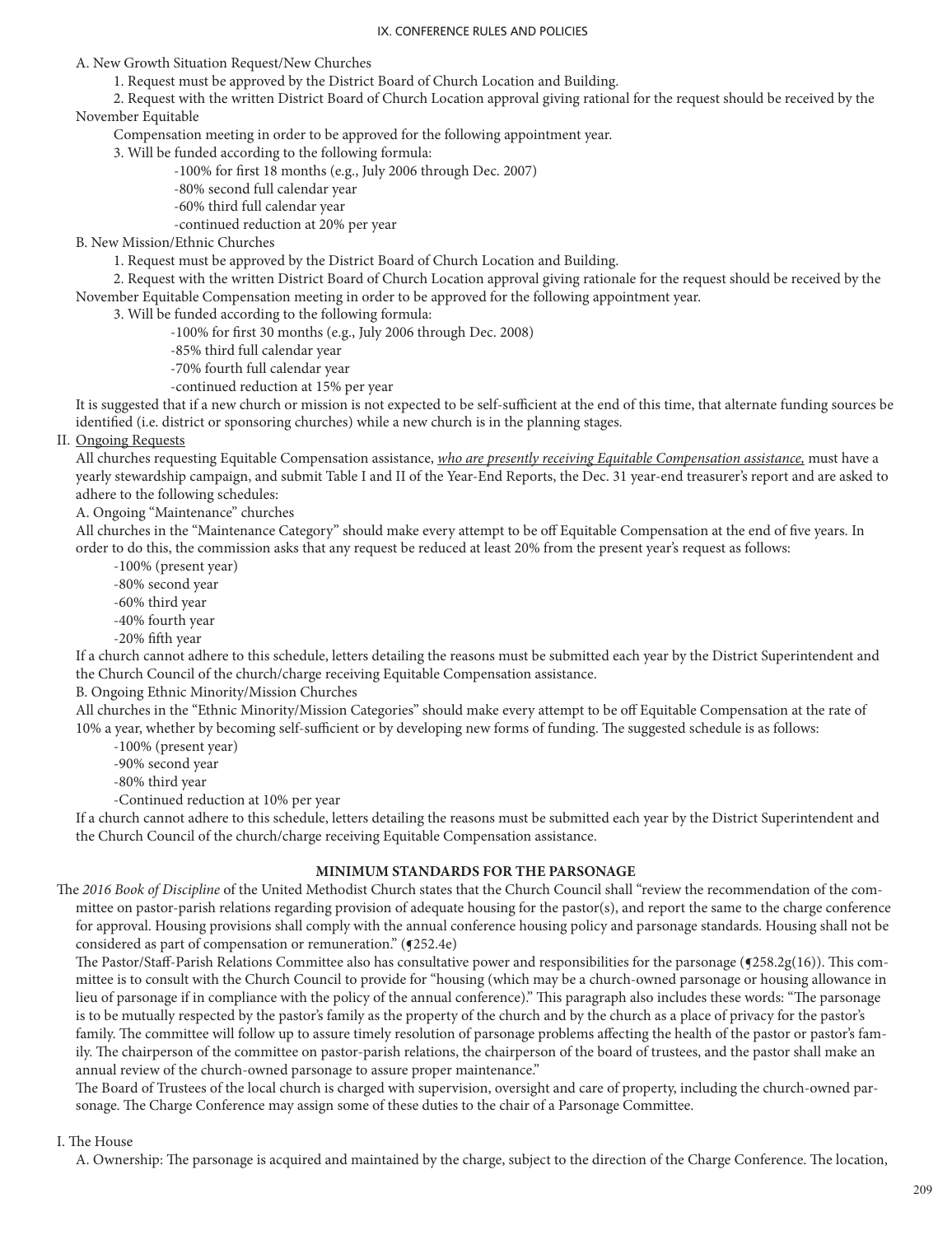purchase, and/or building of a parsonage must be approved by the District Board of Church Location and Building. (¶2544) B. Title to Property: The parsonage property must be held by the charge Board of Trustees in trust for the use and occupancy of pastors in the United Methodist Church. (¶2503.2)

C. Location: The parsonage of a station church should be located within the geographical parish of the church. The parsonage of a charge should be near the center of the charge and accessible to members. It should be convenient to a school, a shopping area, and church of the charge. Preferably parsonages should not be located immediately adjacent to the church, so that the pastor's family will be ensured reasonable privacy. Such location also facilitates resale.

D. Planning and Financing: The purchase or building plan must be approved by the Charge Conference after 10 days' notice of the meeting. The pastor, district superintendent, and the district Board of Church Location and Building must consent to the purchase. Provisions of the *Book of Discipline* must be observed. The sale or relocation must conform to guidelines in the *Discipline*.

E. Administration: The *Discipline* requires the Pastor/Staff-Parish Relations Committee to see that the Trustees provide adequate and comfortable residence for the pastor and maintain its proper upkeep and furnishings. "The chairperson of the Trustees or the chairperson of the parsonage committee if one exists, the chairperson of the committee on pastor-parish relations, and the pastor shall make an annual review of the church-owned parsonage to ensure proper maintenance."  $(92533.4$  and  $9258.2g(16)$ ). The pastor's family should be consulted in the selection of equipment, fixtures, and color schemes. (See *Annual Review Inventory* form). The Annual Review Inventory Report shall be submitted to the District Superintendent and will be reviewed by the Parsonages' Support Committee.

The Trustees' annual budget should be adequate to provide maintenance of the parsonage and necessary replacement of furnishings for which the Trustees have responsibility.

Since insurance carried by the church will not cover personal effects of the parsonage family, the family is urged to secure a tenant's policy.

F. Inventory: A complete inventory of all furnishings, and equipment shall be maintained, one copy with the Pastor-Staff Parish Relations Committee and/or the Trustees, a second copy with the parsonage family, and a third copy for the district superintendent attached to the *Annual Review Inventory*. This inventory should include the purchase date of items listed, purchase price, and any major repair work done on each. Condition of furnishings at the time of the annual review should be noted. (See Parsonage Inventory Form)

# II. House Arrangement and Equipment

A. Minimum Size: The living room shall measure at least 280 square feet; or living and dining room combination shall be 330 square feet. Bedrooms shall measure no less than 144 square feet each, with one not less than 168 square feet.

B. Rooms: The parsonage should have a minimum of seven rooms: at least three bedrooms with ample closet space in each, living room, dining room, kitchen, study (if not furnished outside the parsonage), at least 1½ baths, and ample dry storage space large enough for major pieces of furniture and large packing boxes. An additional bedroom, a family room, a utility room, and a garage are also desirable. If a pastor's office is included, it should be on the first floor with an outside entrance or entry from front hall or both or on the terrace level with outside entry. Usual office furnishings, telephone, bookshelves, and a storage closet for supplies should be provided. Newly constructed or newly purchased parsonages shall include on the ground floor level one room which could be used as a bedroom by a person with a handicapping condition, a fully accessible bathroom and laundry facilities.  $(92533.6)$ 

C. Housing Necessities:

- Central heating plant
- Complete insulation, including weather stripping, storm windows, ceiling, sidewall and floor insulation. Carpeting is desirable as a further means of insulation.
- Central air conditioning is desirable everywhere, and a necessity in some areas of the conference.
- Annual servicing of all heating and air conditioning equipment.
- At least one telephone jack on each floor.
- Dead bolt locks on all exterior doors.
- Smoke detectors and fire extinguishers.
- Housing must be maintained free of health hazards.
- Exterminator/pest control service and an annual termite inspection.
- All major appliances, including washer, dryer, stove, refrigerator, automatic hot water heater.
- Kitchen: sink, built-in cabinets, a storage or supply closet, counter work surfaces, adequate electrical outlets properly grounded. Where possible, a garbage disposal and dishwasher should be provided.
- At least one telephone permanently in the house.
- D. Furnishings and Maintenance:

1. Provided by the Church/Charge:

- Furniture for the parsonage living room, foyer, dining room, and kitchen shall be provided. If a parsonage has more than three bedrooms, the church/charge shall provide furnishings for all bedrooms over three. All parsonage wall-to-wall floor coverings or rugs shall be furnished by the church/charge. Regular professional cleaning shall be the responsibility of the church/charge for all living spaces furnished by church/charge.
- Window shades or blinds shall be provided in all rooms. Window treatments, and the responsibility for their maintenance/cleaning, shall be provided for the living room, dining room, and foyer.
- Adequate light fixtures/lamps shall be provided for all living spaces furnished.

# 2. Provided by the Pastor:

- Furniture as desired for all rooms except living room, foyer, dining room, kitchen, and bedrooms more than three.
- Window treatments as desired for rooms other than living room, foyer and dining room, as well as their maintenance/cleaning.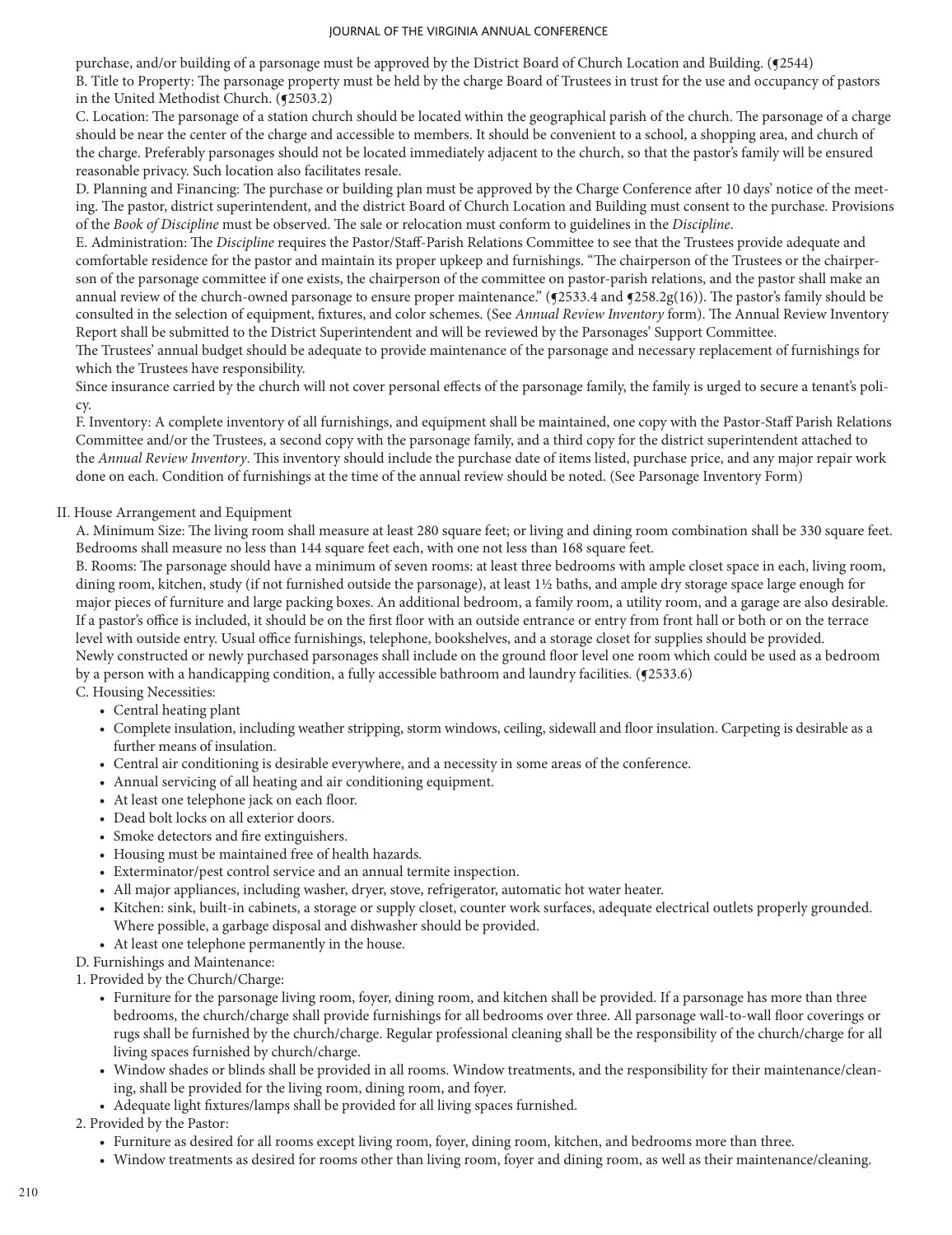- Bed, bath, and kitchen linens.
- Cookware, utensils, and small appliances.
- China, crystal/glassware, flatware.
- Additional accessories such as pictures, lamps, family pieces, etc. which personalize a home.

E. Exterior

- Trees and shrubbery should be provided where needed.
- Landscaping and normal fertilization shall be the responsibility of the church/charge.
- Cutting of the lawn and trimming of the shrubs is the responsibility of the residents.
- A lawn mover, adequate for the size of the lawn, shall be provided by the church/charge.
- A TV antenna or cable hook-up should be provided.

# III. General Guidelines

A. Privacy and Care: Since the parsonage is the home of the pastor and his/her family, their rights and privacy should be respected by the congregation. The occupants must ensure that the parsonage receives proper care.

B. Gifts: A written statement should accompany any gift of furniture or furnishings, designating whether the gift is to permanently remain at the parsonage or is a personal gift to the pastor's family. Gifts shall be received without conditions and with right of refusal. C. Placement of Furniture: Use and placement of church-owned furnishings within the parsonage shall be at the discretion of the parsonage occupants.

D. When a move occurs, refer to the "*Policy at the Time of Change of Pastors*" below. *Updated by Cabinet, July 2002, revised 12/2009, updated 1/2013*

# **POLICY AT THE TIME OF CHANGE OF PASTORS**

I. The Pastor/Staff-Parish Relations Committee will supply to the district superintendent the list of people serving on the Local Church Parsonage Committee with the chairperson's address and telephone number.

II. The district superintendent will contact the chairperson of the Local Church Parsonage Committee asking that the committee meet at the parsonage with the pastor, pastor's spouse (if applicable), and if requested by the district superintendent, a representative from the Parsonages Support Committee to inspect the parsonage, using the following guidelines:

A. Check complete inventory (see *Inventory for Leaving the Parsonage*).

- B. Inspect each room for needed repairs, refurbishing, paint, etc. with attention to who is accountable beyond normal wear and tear.
- C. Inspect electrical, heating, cooling, and plumbing systems..
- D. Evaluate conditions of structure, inside and outside, including church-owned furnishings, appliances and systems.
- E. Pastor shall provide information about condition of appliances and systems known only to occupant.

III. After parsonage inspection by the Local Church Parsonage Committee and the pastor:

A. The Committee will:

- Work with the Church Council to arrange for needed repairs, refurbishing, painting, etc.
- Floors cleaned and waxed, rugs shampooed.
- Keep the district superintendent informed concerning condition of the parsonage.
- Inspect parsonage again nearer moving time.
- Check the Parsonage Inventory with the parsonage family before their departure, and with the new parsonage family upon their arrival.
- Have a representative of the Committee at the parsonage as the parsonage family moves.
- Make necessary last minute corrections to the parsonage before the new family arrives.
- Make sure that all utilities remain connected, the deposit for public utilities having been made by the church/charge.

B. The pastor will:

- Leave the parsonage clean. The outgoing parsonage family is responsible for leaving the house and furnishings clean and in movein condition. This means at least:
	- No items should be left in storage areas (attic, garage, basement, shed, closets, etc.)
	- Windows washed.
	- Refrigerator emptied and cleaned.
	- Bathrooms scrubbed.
	- Stoves and vent hoods thoroughly cleaned.
	- Fireplace cleaned.
	- Yard trimmed and mowed.
	- All garbage removed from the property.

(see *Inventory for Leaving the Parsonage* form).

- Have repaired or cleaned at his/her expense, any damage due to negligence and/or pets.
- Assure uninterrupted utility service for the incoming pastor. Utilities should be in the church's name, with the parsonage address, to avoid termination of services.
- The parsonage family shall leave for the successor: a list of whom to call in case of…..; how to fix…..; where to find…..; and a file of guarantees, operating instructions, manuals, etc..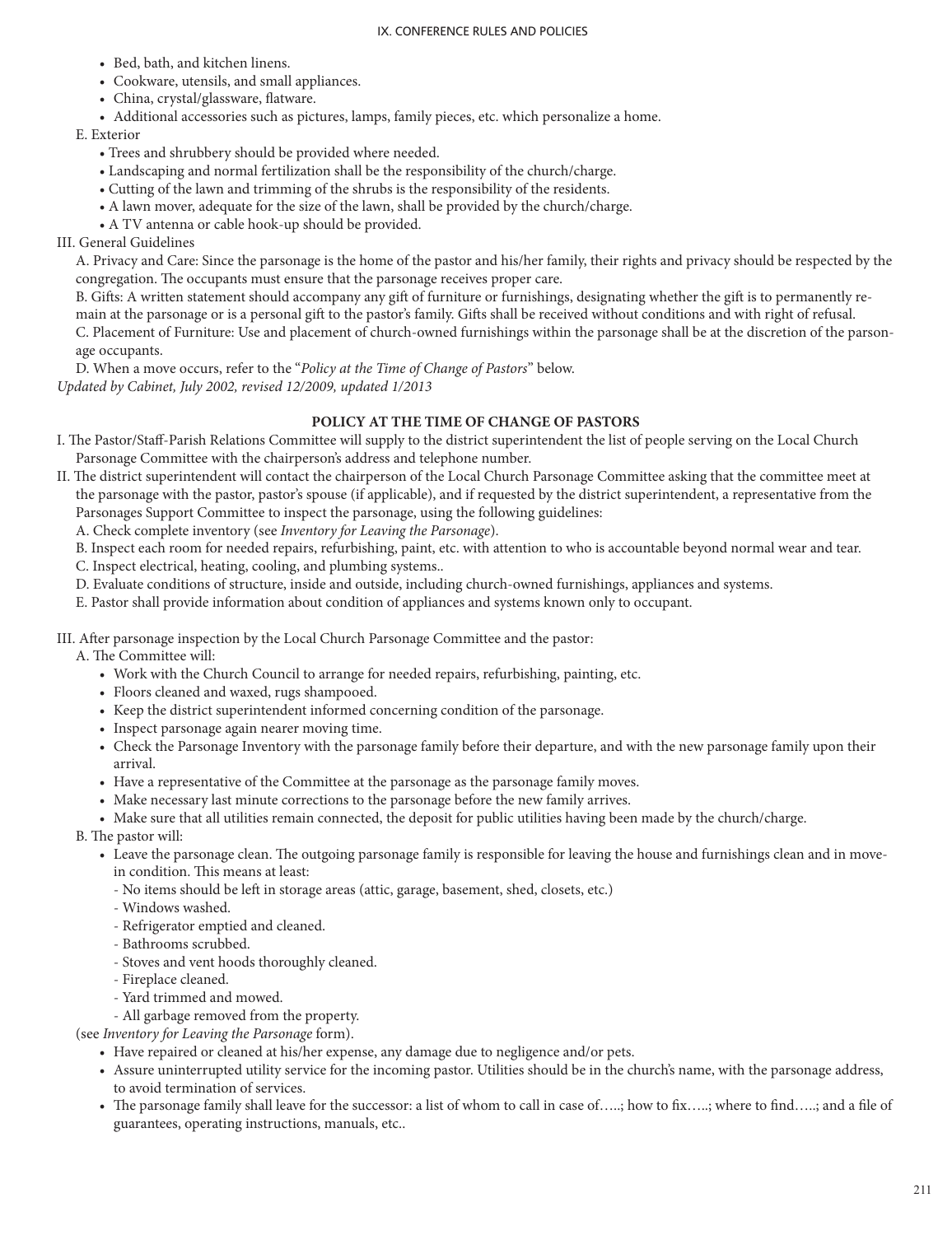IV.In those instances when a clergy moves out of a parsonage and leaves the house inadequately cleaned and/or damaged, and the parsonage requires work, the expense of which is clearly the responsibility of the outgoing clergy, then the expense for such cleaning/repair shall be billed to the outgoing minister.

A. The Local Church Parsonage Committee and two members of the Parsonages Support Committee shall inspect the parsonage on moving day or as soon as possible and decide how much of the required cleaning/repair work, if any, is the responsibility of the outgoing pastor.

B. The outgoing pastor shall be notified immediately by telephone and registered mail. The decision should be communicated to the pastor immediately, and if the pastor be deemed wholly or partially responsible, then the cleaning/repair bill should be sent to the outgoing pastor.

C. If, after 30 days, this bill is not paid, or arrangements made to pay it, a second notice shall be sent. If, by the end of 45 days, the bill remains unpaid, a copy of the bill and the reasons for it shall be sent to the minister's current district superintendent for assistance in securing payment.

*Updated by Cabinet, July 2002, revised 12/2009, updated 1/2013*

# VIRGINIA CONFERENCE STATEMENT OF INVESTMENT POLICY

# *Introduction*

The purpose of this Statement of Investment Objectives and Guidelines is to assist in the monitoring and supervision of the assets of the Virginia United Methodist Conference ("Conference"). The funds represent the Conference funds, Foundation funds, and the funds of various local churches.

- General Investment Principles
- Objectives
- Asset Allocation Guidelines
- Investment Manager Guidelines
- Investment Performance Objectives
- Performance Monitoring
- Investment Manager Responsibilities

Investment styles covered in this document include traditional investments (e.g., bonds, large cap growth and value equity) but do not include alternative investments (e.g., hedge funds, private equity, timberland).

*General Investment Principles*

- The funds shall be invested with the care, skill, prudence, and diligence under the circumstances then prevailing that a prudent person would use in the investment of a Foundation of like character and with like aims.
- Investments shall be so diversified so as to minimize the risk of large losses.
- The trustees may employ one or more investment managers of varying styles and philosophies to attain their objectives.
- Cash is to be employed productively at all times by investment in short-term cash equivalents to provide safety, liquidity, and return.

*Investment Management Policy*

- Preservation of Capital Consistent with their respective investment styles and philosophies, investment managers should make reasonable efforts to preserve capital, understanding that losses may occur in individual securities.
- Risk Aversion Understanding that risk is present in all types of securities and investment styles, the trustees recognize that some risk is necessary to produce long-term investment results that are sufficient to meet the stated investment objectives. However, the investment managers are to make reasonable efforts to control risk, and will be evaluated regularly to ensure that that risk assumed is commensurate with the given investment style and objectives.
- Adherence to Investment Discipline Investment managers are expected to adhere to the investment management styles for which they were hired. Managers will be evaluated regularly for adherence to investment discipline.

# *Objectives*

The primary objective for the funds is to achieve an average annual net rate of return of CPI + 5.5%. The investment horizon of the funds is fairly long-term in nature. However, the trustees are sensitive to severe short-term losses in the funds on an absolute and relative basis. *Social Responsibility*

As defined in the *2008 Book of Discipline* the Council on Finance and Administration ("Council") shall develop, maintain, and administer a comprehensive and coordinated plan of fiscal and administrative policies, procedures, and management services for the Annual Conference including

- Policies governing the investment of Conference funds (except for pension funds) whether in debt or equity, short-term or longterm instruments, with the aim of maximizing funds available for mission in a manner consistent with the preservation of capital and with the Social Principles of the Church. A statement of such policies shall be presented in the conference Journal.
- Authorizing the Conference Treasurer to invest in funds in accordance with policies' and procedures established by the Council. A listing of securities held shall be printed annually in the conference *Journal*.

# *Investment Manager Guidelines*

Note: The investment manager guidelines pertain to separately manager accounts. In the case of mutual funds or commingled funds, the guidelines are outlined in the fund's prospectus or offering memorandum.

# *General Guidelines*

Restricted Transaction

- Purchasing of securities on margin or speculative short sales.
- Borrowing of money.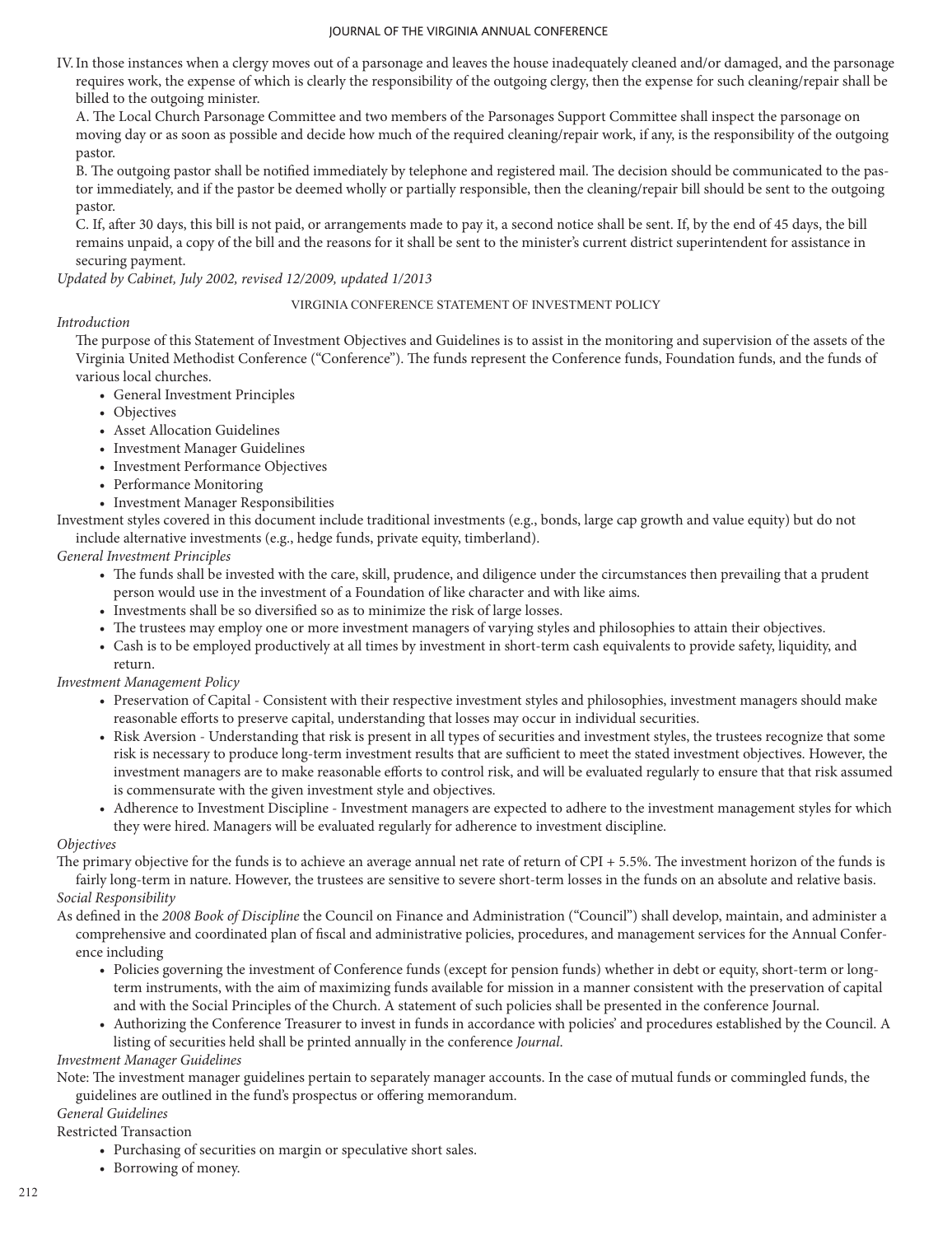- Pledging, mortgaging, or hypothecating of any securities except for loans of securities that are fully collateralized.
- Purchase of the securities of the investment managers, its parent, or its affiliates.
- Purchase or sale of futures or options for speculation or leverage.
- Purchase or sale of commodities, commodity contracts, or illiquid interest in real estate or mortgages.
- Socially Responsible Investments It shall be the policy of The United Methodist Church that all general boards and agencies, including the General Board of Pension and Health Benefits, and all administrative agencies and institutions, including hospitals, homes, educational institutions, Annual Conferences, foundations, and local churches, shall, in the investment of money, make a conscious effort to invest in institutions, companies, corporations, or funds whose practices are consistent with the goals outlined in the Social Principles; and shall endeavor to avoid instruments that appear likely, directly or indirectly, to support racial discrimination, violation of human rights, sweatshop or forced labor, gambling, or the production of nuclear armaments, alcoholic beverages or tobacco, or companies dealing in pornography. The boards and agencies are to give careful consideration to shareholder advocacy, including advocacy of corporate disinvestment.

# Diversification

Investment managers are responsible for achieving a level of diversification in their portfolio that is prudent and consistently applied. Concentrations in individual securities, industries and economic sectors should not be so high as to subject the overall portfolio to undue risk.

# Liquidity

When purchasing a security to place in a portfolio, it is expected that each manager will consider their aggregate holdings among all of their accounts to ensure that their total position in the security will not be so large as to inhibit rapid liquidation of the security. Cash

It is expected that the managers will run fully invested portfolios. It is not the policy of the Conference and Foundation to try to time the market. It is understood that frictional cash can be a result of the buy and sell process. However, if cash exceeds 10% of the manager's portfolio, the manager should communicate to the Foundation, Conference and its consultant in writing the reasons for the high cash level and the time frame needed to get the portfolio fully invested.

# *Domestic Equity Manager Guidelines*

- The majority of the holdings in these portfolios should consist of domestic (U.S.) common stock. Large to medium capitalization issues are preferred. Other acceptable investments on a limited basis include preferred stock, convertible securities and cash equivalents.
- Portfolios should be diversified. Specifically, 75% of each investment manager's portfolio should be diversified to the extent that no individual security makes up more than 5% of the total assets at the current market value. Discretion may be taken in the remaining 25% of a portfolio, but the manager should not allow any one position to exceed 8% of the portfolio's total market value.
- A concentration in one economic sector (e.g., transportation) should not be so great as to exceed 30% of the manager's portfolio measured at market value or two times the benchmark index, whichever is greater.
- The manager should follow a clearly defined sell discipline.

# *Fixed Income Manager Guidelines*

- Holdings should consist primarily of domestic (U.S.) fixed-income securities with adequate liquidity. The portfolio should maintain a weighted average portfolio quality rating of at least "A." Securities that are issued or guaranteed by the U.S. Treasury or Government agencies and instrumentalities will be considered AAA.
- The maximum position in a single issuer's securities should not exceed 5% of the portfolio's assets measured at cost or 8% of the portfolio measured at market value. Holdings in securities issued or guaranteed by the U.S. Treasury or U.S. Government agencies and instrumentalities are excepted from this restriction.
- The duration of the portfolio should be targeted to that of the Lehman Brothers Intermediate Aggregate Index. The duration may range within 20% of the duration of this index.
- Purchases should be limited to readily marketable securities.
- Purchases of securities rated below investment grade are limited to 10% of the portfolio, measured at market value, and area limited to a rating of "B" or better.
- Foreign (non-U.S. domiciled) securities denominated in U.S. dollars are limited to 10% of the portfolio, measured at market value.
- Non-U.S. dollar denominated securities area prohibited.

# *Investment Performance Objectives*

Investment managers will be reviewed on a quantitative basis in the form of quarterly reports to be provided by the consultant. Qualitative factors will also be considered such as adherence to each manager's stated investment process, and to the policy guidelines stated in this document. Managers will be reviewed on a net of fees basis.

# Large Cap Value Manager

Over a rolling three-year period, the annualized total return of the manager should exceed the annualized total return of the Russell 1000 Value Index. The manager should rank in the upper 25th percentile of a universe of similar managers for the rolling three-year period Large Cap Growth Manager

Over a rolling three-year period, the annualized total return of the manager should exceed the annualized total return of the Russell 1000 Growth Index. The manager should rank in the upper 25th percentile of a universe of similar managers for the rolling three-year period. Bond Manager

Over a rolling three-year period, the annualized total return of the manager should exceed the annualized total return of the Lehman Brothers Intermediate Aggregate Index. The manager should rank in the upper 25th percentile of a universe of similar managers for the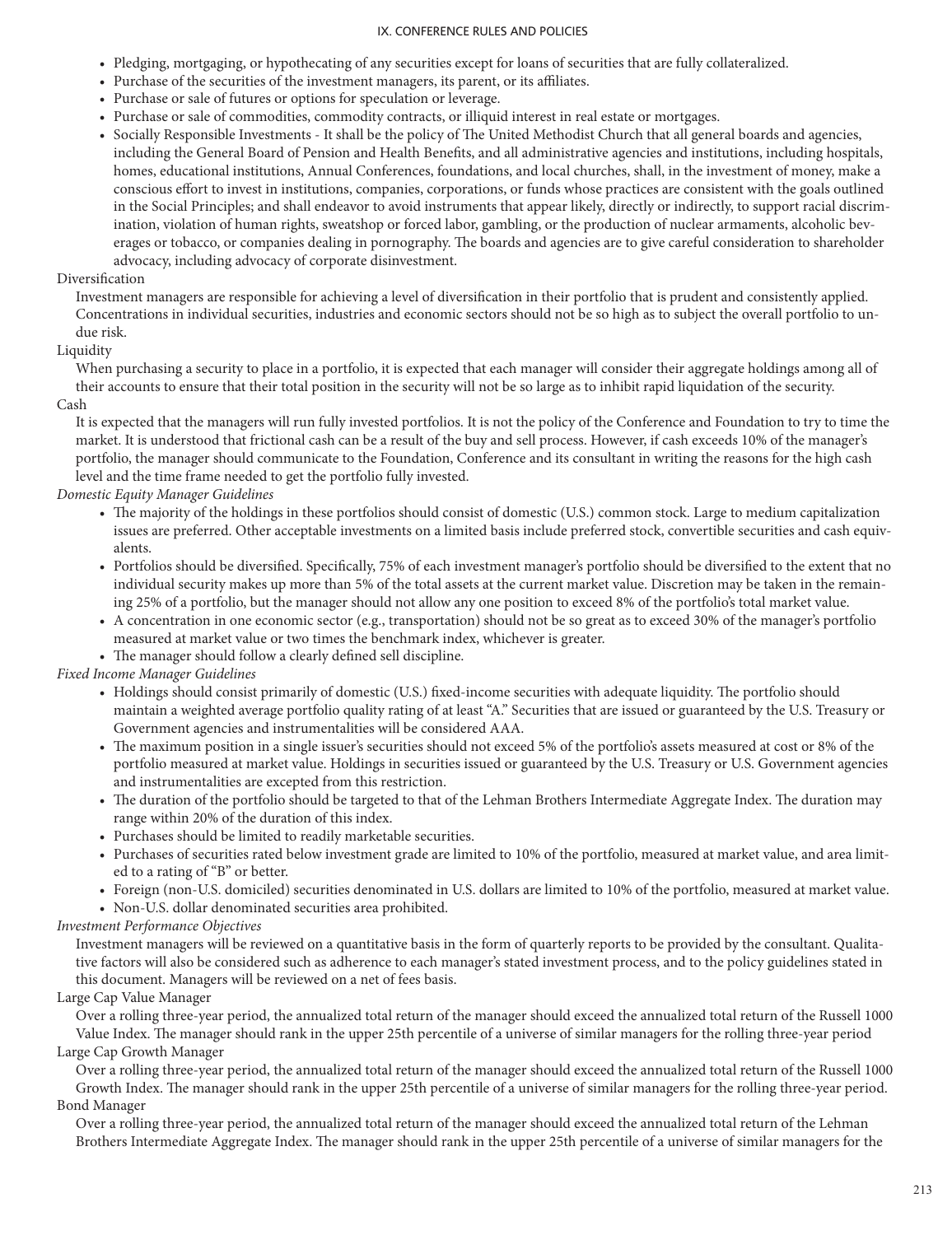rolling three-year period.

Performance Meeting

The consultant and the Investment Committee shall monitor the overall performance of the funds to insure its meeting of its objectives. Individual manager monitoring will include the following:

- Maintaining both a short-term and long-term perspective, the Consultant will evaluate whether each manger has:
- Performed satisfactorily when compared with the specific objectives for its portfolio;
- Produced results that compare favorably to other investment managers with similar portfolios; and
- Adhered to the relevant policies and objectives.
- Among the events that the consultant will examine closely in its review of the investment managers are:
- Poor performance relative to objectives over a three- to five-year period,
- A change in the portfolio manager;
- The departure of one or more key investment professionals;
- Violation of an investment guideline; and
- A change in the ownership or control of the investment management organization.

Any of the above factors will result in a discussion of whether to retain an investment manger. The consultant will provide input in the discussion, but final decisions for any changes rest with the Investment Committee.

*Investment Manager Responsibilities*

- Submit a written request to the trustees whenever the investment manager feels that the Statement of Investment Objectives should be changed
- Provide quarterly reports describing portfolio holdings, transactions, and performance.
- Vote proxies received after careful assessment of the issues involved.
- Promptly inform the trustees and its consultant of all significant matters pertaining to the investment management of the assets of the Foundation. For example, significant changes in the ownership, affiliation, organizational structure, financial condition, and staffing of the firm.
- Be available to meet with the trustees on a reasonable basis.
- Manage the funds in accordance with the policy guidelines and objectives expressed in this document, or in a separate written agreement that has received approval from the trustees when deviation is deemed prudent and desirable.

# **BENEFIT PLANS PROVIDED TO CLERGY IN THE VIRGINIA CONFERENCE**

Benefit plans provided to clergy in the Virginia Conference are primarily administered by Virginia United Methodist Pensions, Inc. (VUMPI), an independent agency of the Virginia Conference. Several of the denominational plans are administered by Wespath Benefits and Investments (Wespath), which is the administrative agency of The United Methodist Church charged with supervising and administering retirement plans, investment funds and health and welfare benefit plans for the benefit of active and retired clergy and lay employees of the Church. VUMPI assists Wespath with the administration of the denominational plans and serves as an advocate and resource for Virginia Conference clergy enrolled in those plans. VUMPI (or its vendors, if applicable) is responsible for determining if a participant qualifies to receive a benefit under programs administered by VUMPI. Wespath is responsible for determining if a participant qualifies to receive a benefit under one or more of the denominational pension, disability or life insurance plans, and what level of benefits will be payable to the participant or his or her beneficiaries. Funding, eligibility and plan designs of the various clergy benefit programs are recommended by VUMPI for Virginia Conference approval. The following plans are administered for the benefit of Virginia Conference Clergy and eligible lay employees:

- Active Clergy Health Plan
- Retired Clergy Health Plan
- Comprehensive Protection Plan (CPP)
- Supplemental Life Insurance Plan
- Denominational Pension and Savings Plans Pre-1982 Plan Ministerial Pension Plan (MPP) Clergy Retirement Security Program (CRSP) United Methodist Personal Investment Plan (UMPIP)
- Gift Benefit

Following are details regarding eligibility, administration and funding of the benefit programs administered by VUMPI:

## **Active Clergy Health Plan**

The Active Clergy Health Plan is a self insured health plan administered by VUMPI for the benefit of Virginia Conference clergy and eligible lay employees. The following are eligible for enrollment in the Active Clergy Health Plan:

- Full time clergy, including Elders, Deacons and Local Pastors, serving under episcopal appointment
- Clergy serving in full time Extension Ministry appointments in organizations controlled by The United Methodist Church, as determined by VUMPI
- Widowed spouses of active clergy that were enrolled in the active clergy health plan at the time of death are eligible to continue enrollment in the active clergy health plan until age 65, at which time their eligibility will be determined for the retired clergy health plan
- Eligible dependents of deceased active clergy that were enrolled in the active clergy health plan at the time of death are eligible to continue enrollment in the active clergy health plan until age 26
- Clergy on Medical Leave and receiving long-term disability income benefits from Wespath are eligible for the health plan designed for clergy on medical leave with CPP benefits, subject to payment of the required participant contribution for that plan
- Clergy on Medical Leave who are not receiving long-term disability income benefits from Wespath are eligible for the Active Clergy Health Plan for up to one year, subject to payment of the required participant contribution for the Active Clergy plan
- Clergy on Voluntary Leave of Absence or Sabbatical Leave may participate in the active clergy health plan for up to one year, provided they pay 100 percent of the Active Clergy Health Plan cost
- Student Local Pastors may participate in the active clergy health plan for up to one year, provided they pay 100 percent of the Active Clergy Health Plan cost
- Clergy appointed to attend seminary may participate in the active clergy health plan for up to one year, provided they pay 100 percent of the Active Clergy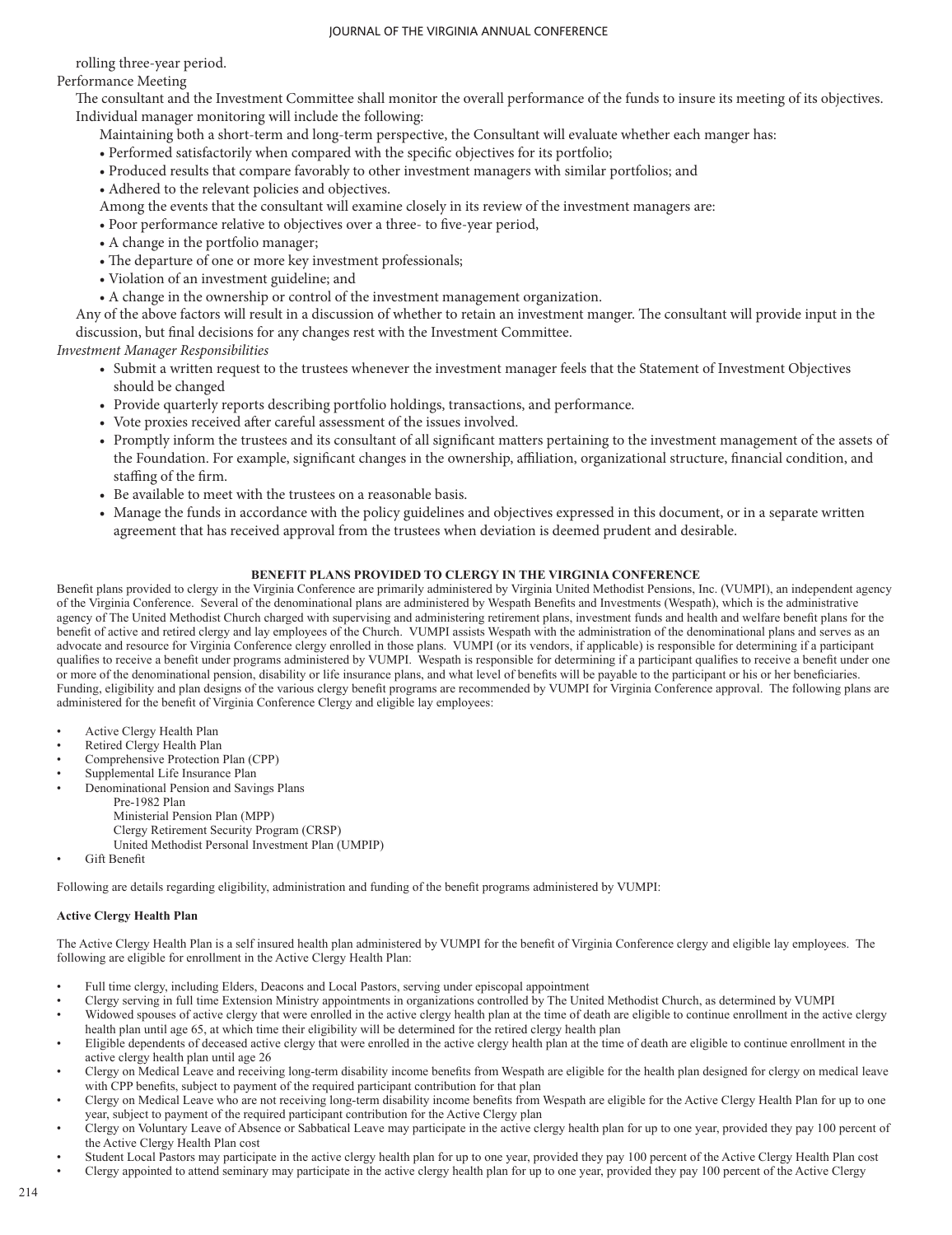### Health Plan cost

A Virginia Conference clergyperson who has retired from The United Methodist Church under ¶357 (or succeeding paragraph) of the 2016 Book of Discipline is no longer eligible to enroll in the Active Clergy Health Plan. If the clergyperson terminates his/her retired relationship to the Virginia Conference and returns to full time active appointment under an active Conference relationship status, that clergyperson and his/her spouse and eligible dependents may regain eligibility for enrollment in the Active Clergy Health Plan.

Clergy on Medical Leave and receiving long term disability income benefits from Wespath must file for and enroll in Medicare Parts A and B as soon as they become eligible in order to remain enrolled in the Active Clergy Health Plan.

The Active Clergy Health Plan is administered by VUMPI. The plan is self insured and is primarily funded by Conference resources through apportionments and contributions from plan participants. The continuation of this plan depends largely upon the ongoing ability of the Virginia Conference to finance the plan benefits. Plan design changes and participant contributions are recommended for Annual Conference approval. Due to ongoing increases in general health care costs, it should be expected that VUMPI will periodically recommend increases in the Active Clergy Health Plan apportionment and personal contributions. Similarly, reductions in plan benefits may be recommended in order to reduce the overall cost of the Active Clergy Health Plan. The adoption of the Active Clergy Health Plan is not considered binding upon the Conference for more than one year at a time.

Eligible clergy and lay employees who wish to enroll in the Active Clergy Health Plan may enroll through VUMPI. Prospective enrollees may contact VUMPI at 804-521-1100.

Summary plan descriptions and additional program details regarding the Active Clergy Health Plan are available at www.vumpi.org.

#### **Retired Clergy Health Plan**

The health plan made available to eligible retirees of the Virginia Conference includes a plan for those retired clergy who are not yet eligible for Medicare and a separate plan for those who are eligible for and enrolled in Medicare. The plan for pre-Medicare-eligible retirees is a self insured health plan. The plan for Medicare-eligible retirees consists of a fully insured Medicare Advantage plan option and a Conference-funded Retiree Reimbursement Account option. The following are eligible for enrollment in the Retired Clergy Health Plan:

## A retired Virginia Conference clergyperson whose retirement date was effective prior to January 1, 2019, is eligible to

- participate in the Retired Clergy Health Plan if paragraphs 1 and 2 below are satisfied.
- 1. A Clergy satisfies the requirements of this paragraph if he or she retired in connection with the Virginia United Methodist Conference under ¶357.1-3 of the 2016 Book of Discipline.
- 2. A Clergy or Diaconal Minister satisfies the requirements of this paragraph if he or she meets the criteria in either subparagraph a, b or c below:

a. This subparagraph is satisfied if a Clergy or Diaconal Minister was age 62 or above on the date of retirement, or had at least 30 years of service on the date of retirement, and had served the Virginia United Methodist Conference during the 10 consecutive years immediately prior to retirement in full time Episcopal appointments where the salary paying units had contributed towards the Active Clergy Health Plan apportionment, or

b. This subparagraph is satisfied if a Clergy or Diaconal Minister was age 62 or above on the date of retirement, or had at least 30 years of service on the date of retirement, and had served the Virginia United Methodist Conference a minimum of 30 years in full time Episcopal appointments where the salary paying units had contributed towards the Active Clergy Health Plan apportionment, or

c. This subparagraph is satisfied if a Clergy or Diaconal Minister who had served 10 years in full time Episcopal appointments with the Virginia United Methodist Conference where the salary paying units had contributed towards the Active Clergy Health Plan apportionment, retired prior to age 62 with fewer than 30 years of service, or was appointed to Approved Leave, e.g., Sabbatical, Family Leave or Voluntary Leave of Absence, or was appointed to Extension Ministry (to an agency that is not eligible to participate in the Active Clergy Health Plan), or was appointed On Loan to another United Methodist Conference. A Clergy or Diaconal Minister meeting the requirements of this subparagraph maintained eligibility to enroll in the Retiree Health Plan by paying a monthly Retiree Health Plan Access Fee until the date of enrollment in the Retiree Health Plan. Additional years of credit for eligibility or the vesting and contribution schedule are not accrued while the Retiree Health Plan Access Fee is paid.

There was a one time open enrollment period (January 1-31, 2004) for those described in this paragraph who were not enrolled in the Active Clergy Health Plan, and who wanted to freeze their eligibility for the Retired Clergy Health Plan.

If retirement occurs prior to age 62 and the retiree does not have 30 years of service, the retiree may continue enrollment in the Active Clergy Health Plan until attaining the age of 62, by paying 100 percent of the Active Clergy Health Plan cost.

For clergy retiring on or after January 1, 2019, the following years are to be counted towards determining eligibility for the Conference-sponsored retiree health plans:

• All years of full time ministry in Virginia Conference churches, plus

• All years of full time ministry other than in appointment to Virginia Conference churches but with enrollment in the Virginia Conference-sponsored health plan Beginning January 1, 2019 there was no longer be a requirement to have ten consecutive years of full time ministry immediately preceding retirement. With this change, the Retiree Health Plan Access Fee is no longer be required.

Clergy retiring under ¶357.2.a of the 2016 Book of Discipline (voluntary retirement with twenty years of service) may remain enrolled in the Conference-sponsored health plan for active clergy, and are required to pay the full rates for lay employees. At the age of 62, the retiree becomes eligible for enrollment in the Retired Clergy Health Plan, with plan eligibility and participant contributions consistent with their years of credit at retirement.

Additional points of clarification:

- 1. Years of credit will be determined at retirement.
- 2. A Year of credit equals a year served in the Virginia United Methodist Conference in a full time Episcopal Appointment where the salary paying unit was contributing towards the Active Clergy Health Plan apportionment.

3. Years of service in other United Methodist conferences are not qualifying years of credit toward eligibility for the Virginia Conference Retired Clergy Health Plan.

4. Retired Clergy and Diaconal Ministers who were participating in the Virginia United Methodist Conference Retired Clergy Health Plan, as well as those active clergy who had met the Retired Clergy Health Plan eligibility criteria on or before January 1, 2004, are considered vested with 30+ total years of credit. Therefore they are eligible to enroll in the Retired Clergy Health Plan with personal contributions according to the 30+ total years of credit contribution rate.

5. Eligible dependents are those who were eligible for coverage at the time of the participant's date of retirement.

6. Retired clergy and/or their dependents that are participating in the Retired Clergy Health Plan must file for and enroll in Medicare Parts A and B as soon as they become eligible in order to receive and continue their health benefits under the Retired Clergy Health Plan.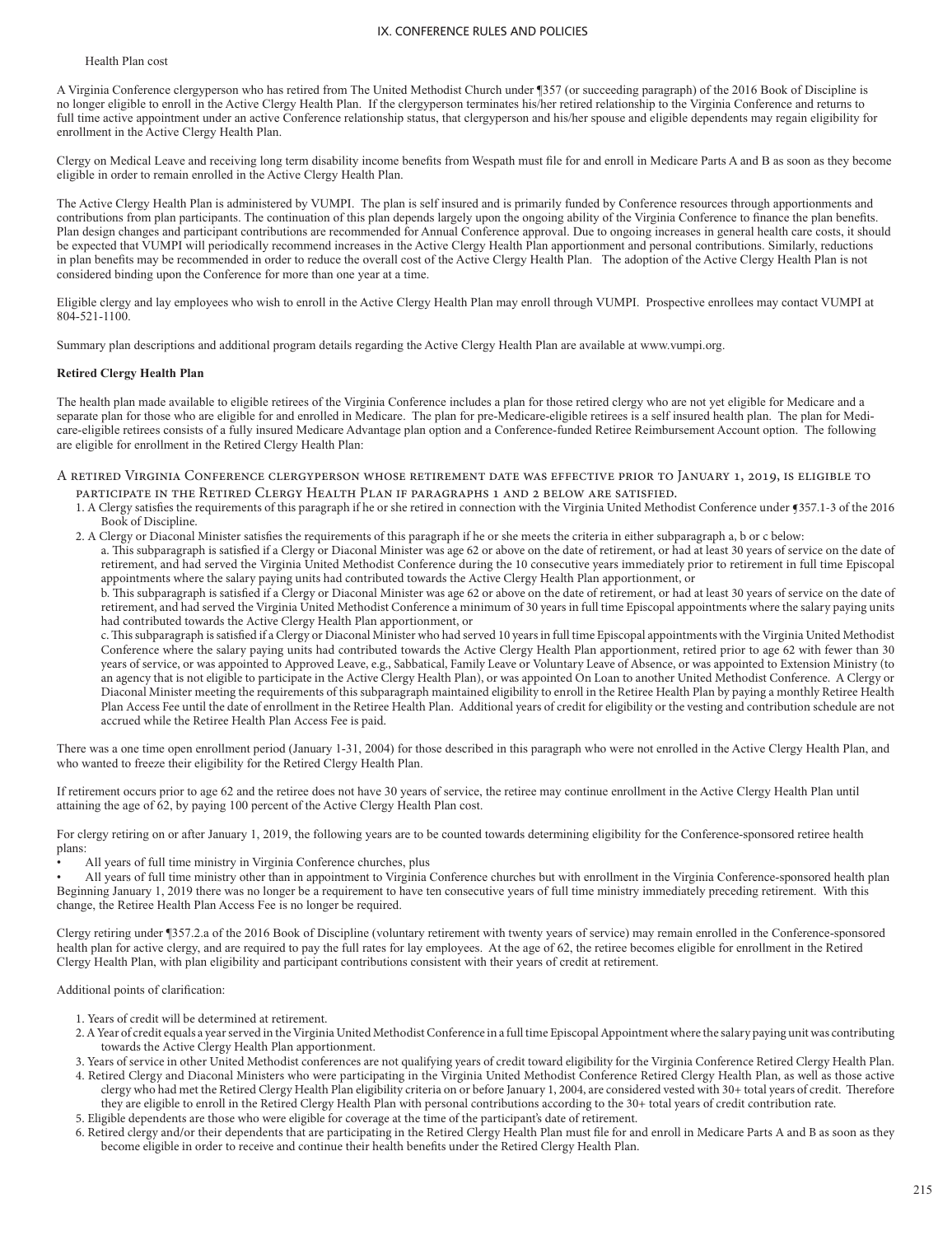The Retired Clergy Health Plan is administered by VUMPI. The plan is primarily funded by Conference resources through apportionments and contributions from plan participants. The continuation of this plan depends largely upon the ongoing ability of the Virginia Conference to finance the plan benefits. Plan design changes and participant contributions are recommended for Annual Conference approval. Due to ongoing increases in general health care costs, it should be expected that VUMPI will periodically recommend increases in the Retired Clergy Health Plan apportionment and personal contributions. Similarly, reductions in plan benefits may be recommended in order to reduce the overall cost of the Retired Clergy Health Plan. The adoption of the Retired Clergy Health Plan is not considered binding upon the Conference for more than one year at a time.

Eligible retirees who wish to enroll in the Retired Clergy Health Plan may enroll either through VUMPI or directly with the insurer administering the health plan for Medicare-eligible retirees, depending on the Medicare eligibility status of the retiree. Prospective enrollees may contact VUMPI at 804-521-1100 for additional details regarding enrollment in the plan.

Summary plan descriptions and additional program details regarding the Retired Clergy Health Plan are available at www.vumpi.org.

### **Comprehensive Protection Plan**

The CPP is the denominational long term disability and life insurance program administered by Wespath. Program details are as follows:

The following are eligible for long term disability and death benefits through the CPP program, subject to the limitations and exclusions specified in that program:

- 1. Full time Elders, Deacons and Local Pastors with compensation of at least 25% of the Denominational Average Compensation
- 2. Elders and Deacons appointed to 75% appointments with compensation of at least 25% of the Denominational Average Compensation
- 3. Clergy on Medical Leave who were actively enrolled in CPP immediately prior to entering Medical Leave status may remain enrolled in CPP at the Conference's expense for up to one year if not receiving disability benefits under CPP; clergy receiving disability benefits under CPP remain enrolled until disability benefits are terminated
- 4. Clergy on Sabbatical Leave or Voluntary Leave, or appointment to attend school, and who were actively enrolled in CPP immediately prior to taking the approved leave or appointment, are eligible to remain enrolled in CPP at the Conference's expense for up to one year

Continuation of CPP disability benefits is subject to ongoing evaluation of the recipient's medical condition and prognosis.

Retirees meeting certain eligibility requirements receive an ongoing CPP death benefit in retirement. To be eligible for death benefits in retirement, a clergyperson must have been covered in CPP for a specified number of years. Retirees with 25 or more years of enrollment in CPP are automatically eligible for the death benefits in retirement, and the eligibility criteria for those with fewer than 25 years in CPP is phased in with one-year increments, as detailed in the table below:

| <b>Retirement Year</b> | <b>CPP Enrollment Requirement for Death</b><br><b>Benefit Eligibility</b> |
|------------------------|---------------------------------------------------------------------------|
| 2013                   | 6 of last 10 years                                                        |
| 2014                   | 7 of last 10 years                                                        |
| 2015                   | 8 of last 11 years                                                        |
| 2016                   | 9 of last 12 years                                                        |
| 2017                   | 10 of last 13 years                                                       |
| 2018                   | 11 of last 14 years                                                       |
| $2019+$                | 12 of last 15 years                                                       |

## **Supplemental Life Insurance Plan**

VUMPI administers a Supplemental Life Insurance Plan to augment the death benefits provided through CPP. The Supplemental Life Insurance Plan includes a supplemental death benefit for qualifying active and retired clergy, as well as a voluntary life insurance plan that is fully funded by the enrollee. Clergy eligible for and enrolled in CPP are eligible for the supplemental death benefit and the voluntary life insurance plan through the Supplemental Life Insurance Plan.

The supplemental death benefit for active clergy enrolled in CPP is \$25,000. This Conference Supplemental Death Benefit is payable in addition to the CPP death benefit. During retirement, a \$5,000 Conference Supplemental Death Benefit will be payable to retired clergy who are eligible for a CPP death benefit in retirement, in addition to the CPP death benefit.

The voluntary life insurance benefit available to active clergy enrolled in CPP is available in amounts from \$25,000 to \$300,000. The cost of the voluntary life insurance benefit is 100% participant paid, and is subject to underwriting. The voluntary coverage is portable for those enrollees who leave the ministry or retire. In addition, dependent life is available in amounts from \$10,000 to \$50,000 for spousal coverage, and from \$5,000 to \$10,000 for children.

VUMPI will automatically enroll those who are eligible for the CPP and Supplemental Life Insurance Plan. Those desiring to enroll in voluntary life insurance coverage can enroll during VUMPI's annual open enrollment in the 4th quarter of each calendar year. Unless otherwise elected by the participant, the beneficiary will always be the spouse.

Summary plan descriptions and additional program details regarding CPP are available at www.wespath.org. Additional detail regarding the supplemental and voluntary life insurance programs is available at www.vumpi.org.